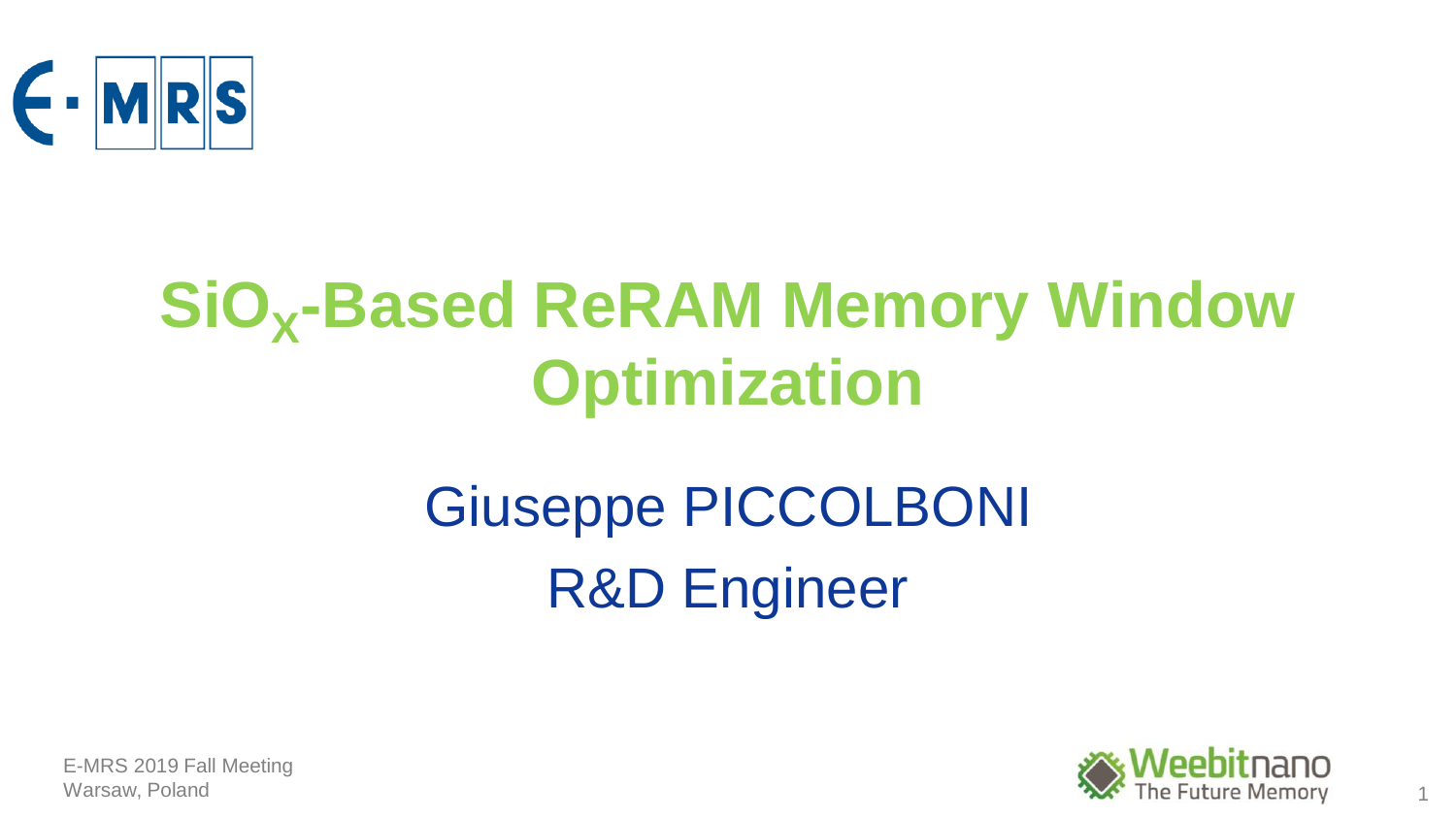

- **Weebit-nano Presentation**
- **Device Description**
- **Initial Resistance Tuning**
- **Memory Window Optimization**
- **SiO<sup>X</sup> -based ReRAM Neuromorphic Application**
- **Conclusions**

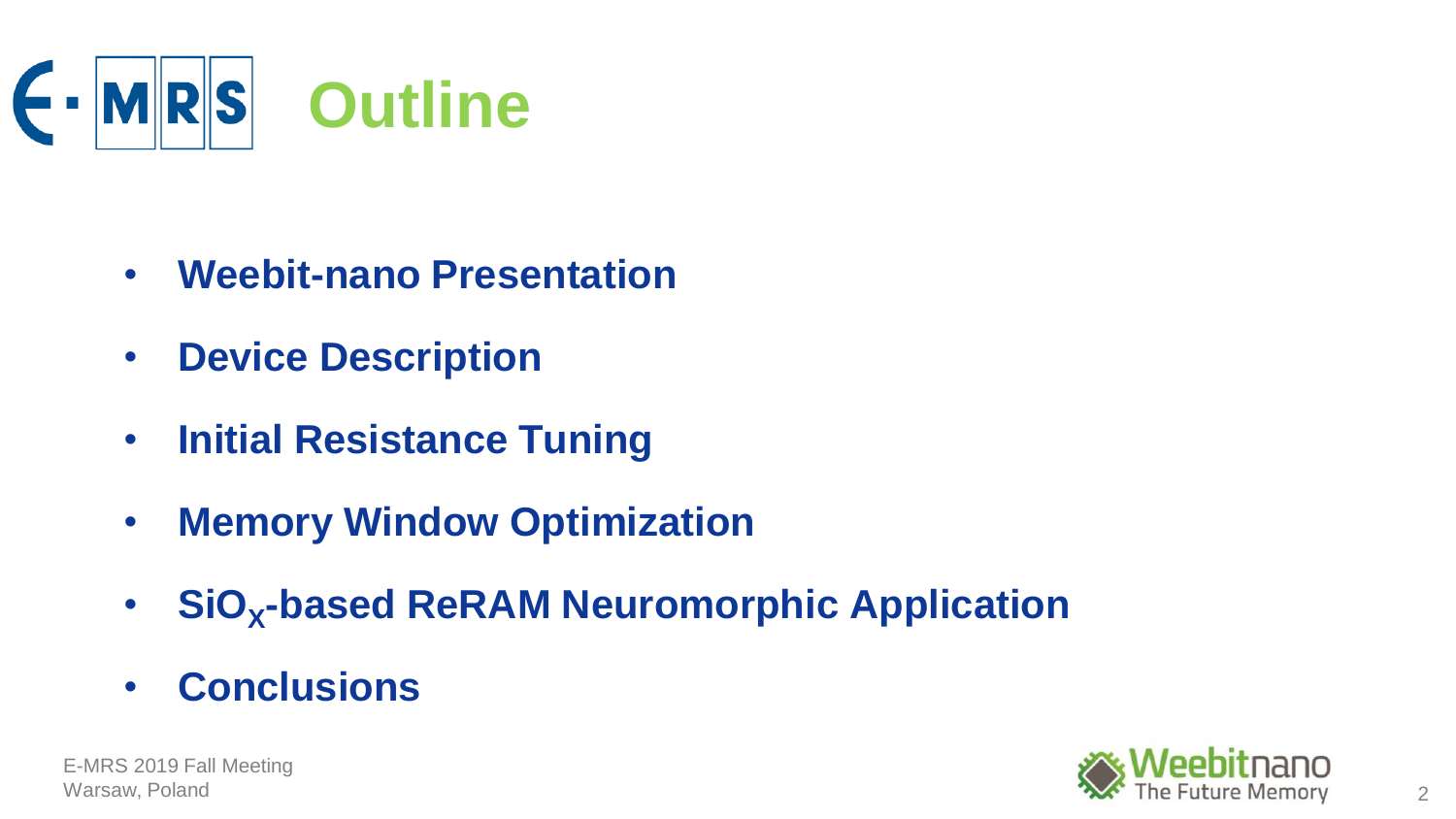

- **Weebit-nano Presentation**
- **Device Description**
- **Initial Resistance Tuning**
- **Memory Window Optimization**
- **SiO<sup>X</sup> -based ReRAM Neuromorphic Application**
- **Conclusions**

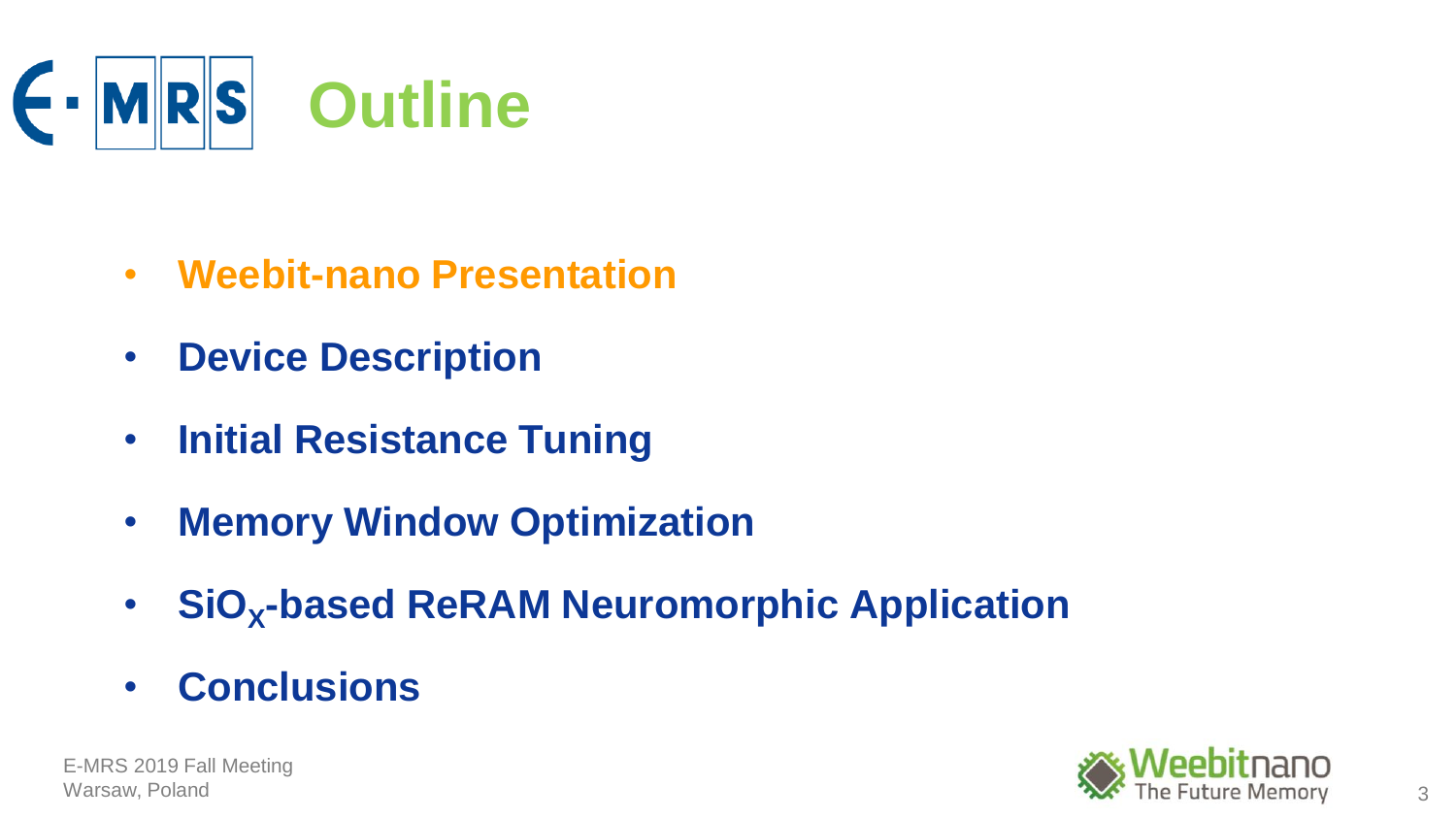



40 years of experience in the semiconductor industry

CEO of PacketLight

Ex-Intel EVP IEEE Fellow

CEO of Tower semiconductors

Brought to Market: Centrino<sup>™</sup>Co-founder of Saifun Semiconductor mobile technology example the continuum of the was part of Intel's'

45nm NOR Flash Technology Development at Micron

Automotive division

Chairman and CEO of NextGen Inc

President, COO of AMD

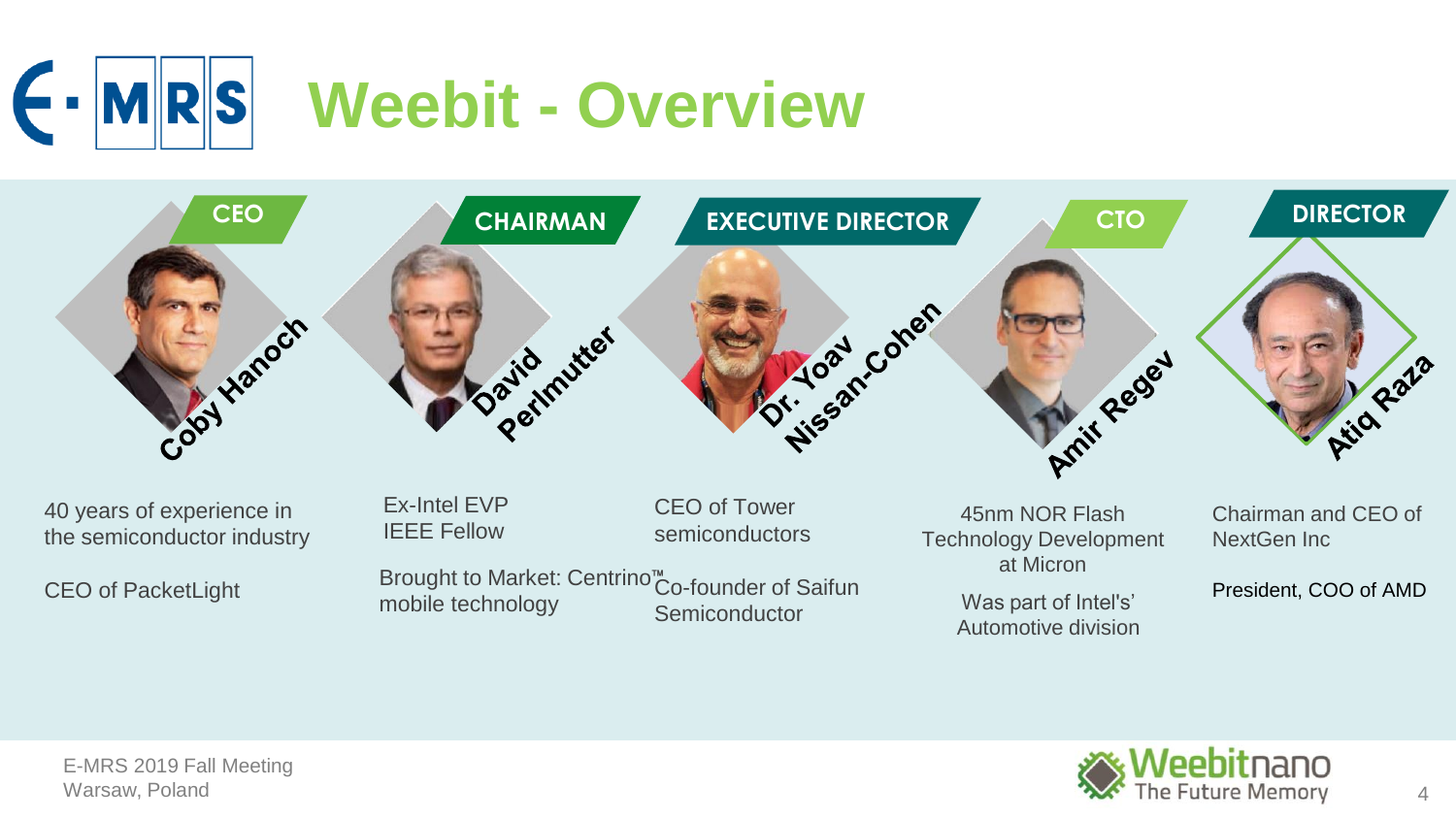

## **Weebit - Market Opportunities**





## **Key Applications:**  All types of sensors, PMIC, LED drivers, Audio

**Uses: Trimming** Data storage Code Storage

**Capacities**: 64bits – 1/2Mb

**Key Applications:**  Wearables, security, smart cities

**Uses:** Data storage Code Storage

**Capacities:** 16Kb –1Mb

## **Artificial Intelligence**

## **Replacing EEPROMS Replacing NOR Flash Replacing DRAM usage**

**Key Applications:**  Facial & object recognition

**Uses:** Inference Learning tasks

**Capacities:** Mb-Gb

E-MRS 2019 Fall Meeting

**Potential game-changer in a wide range of applications**

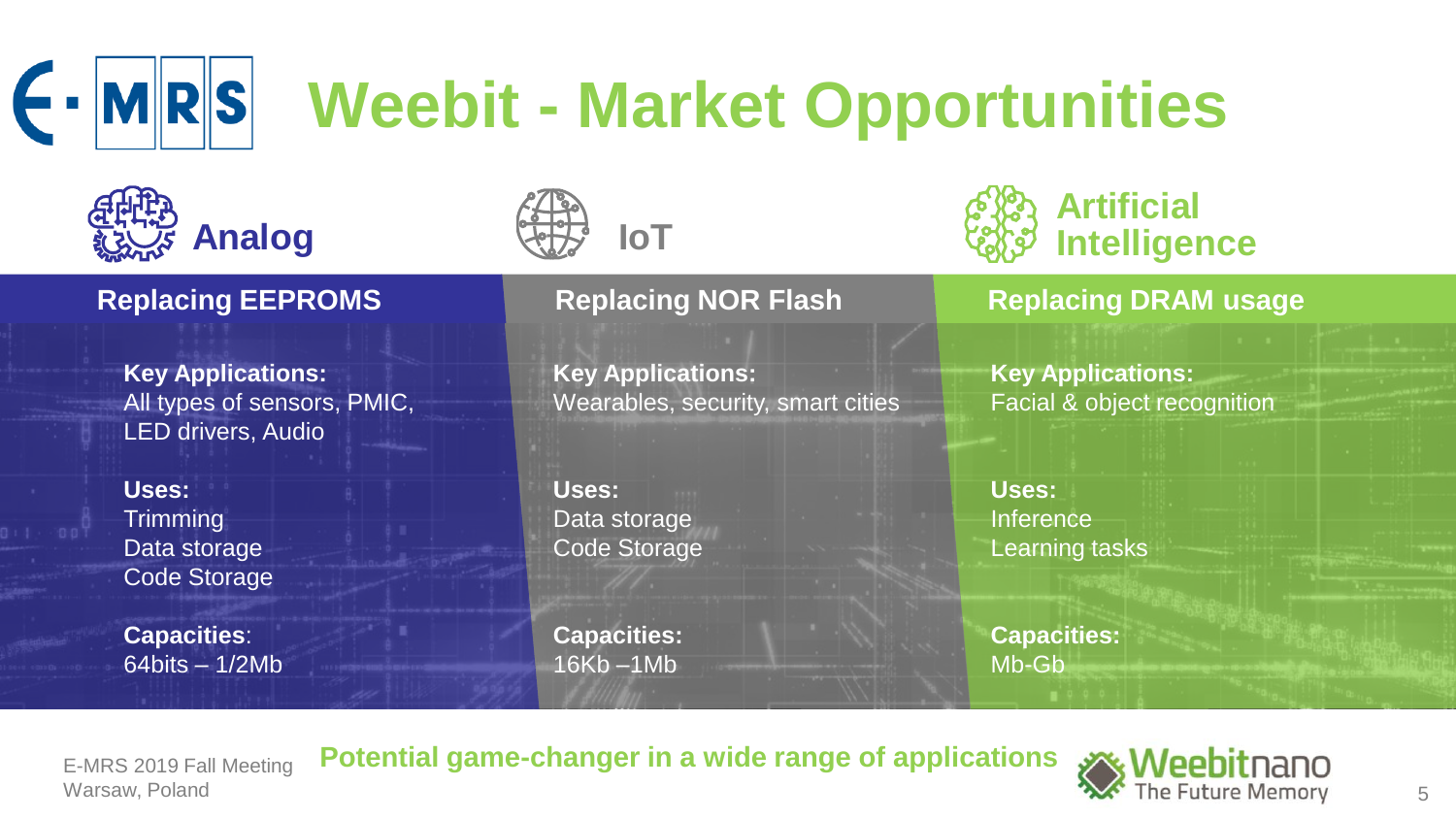

## Physical Characteristics

- High bandgap material large resistive window
- Low leakage
- Low HRS variability
- High temperature stability

## Manufacturability characteristics

- Full CMOS compatibility
- High manufacturability
- Any Fab / process / deposition technique
- Easily tunable
	- **Thickness**
	- **Stoichiometry**
- Cost effective

E-MRS 2019 Fall Meeting Warsaw, Poland

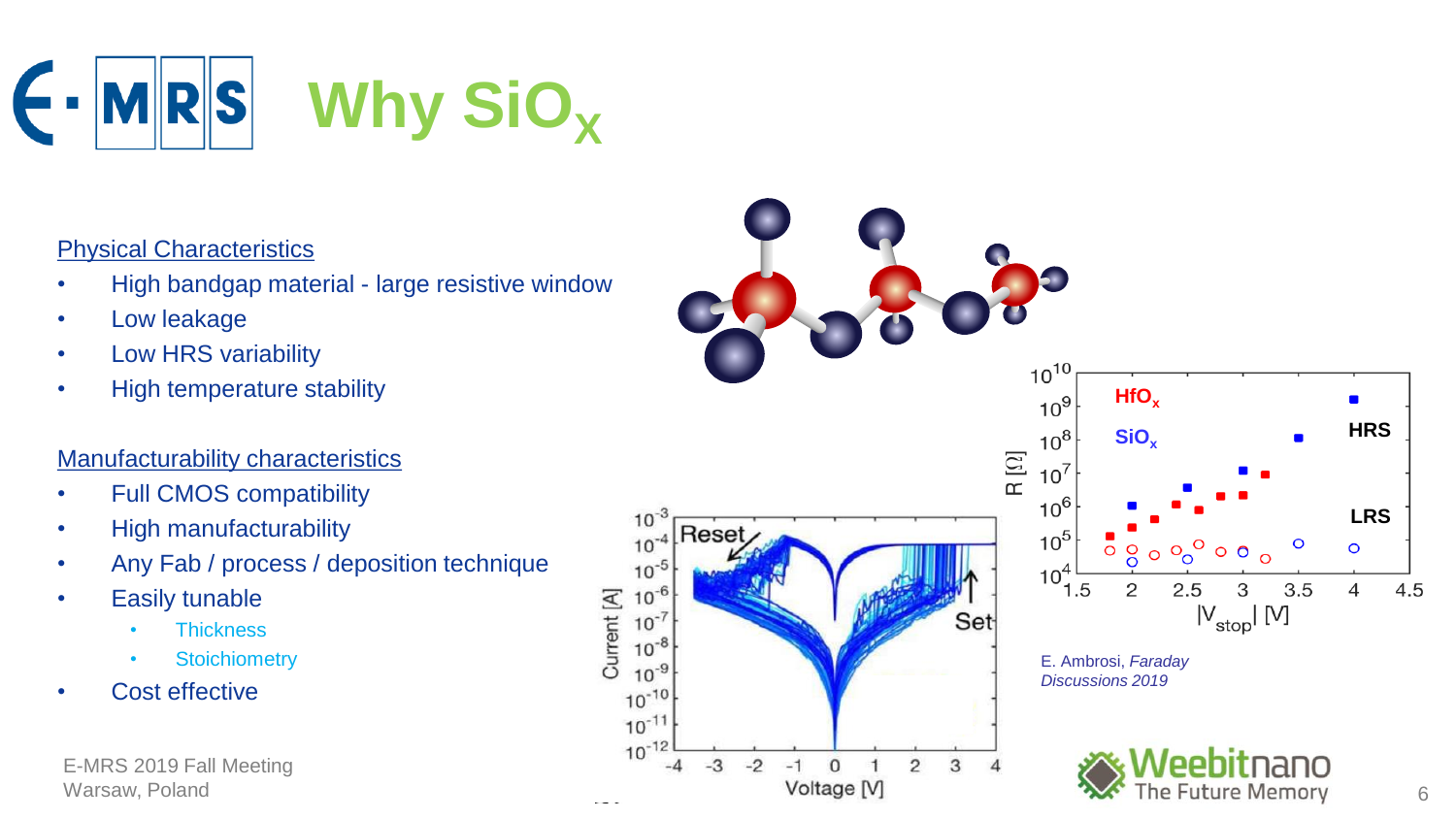

- **Weebit-nano Presentation**
- **Device Description**
- **Initial Resistance Tuning**
- **Memory Window Optimization**
- **SiO<sup>X</sup> -based ReRAM Neuromorphic Application**
- **Conclusions**

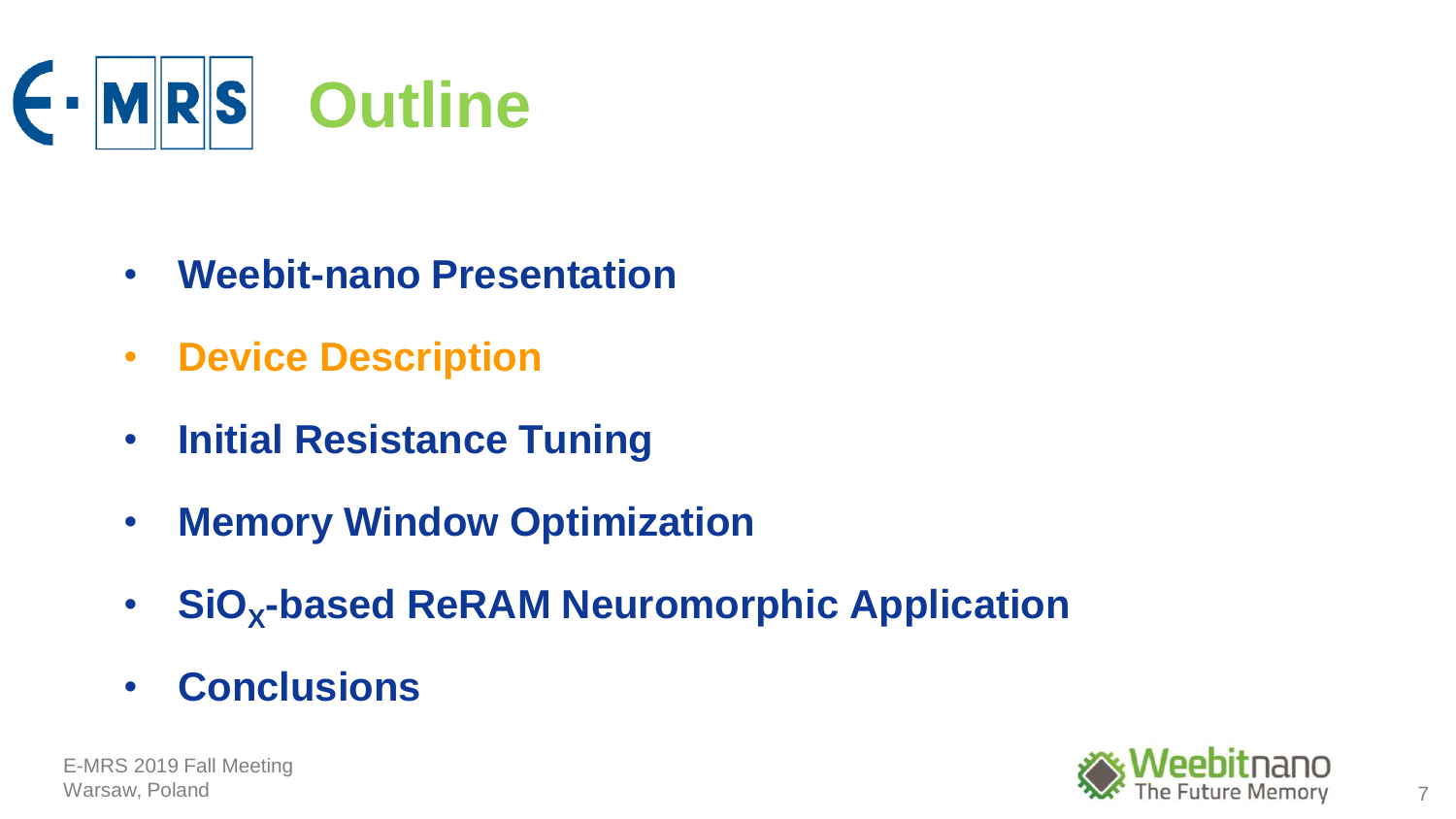



## **Oxygen Vacancy Filament**



- Memory technology based on the formation/disruption of a conductive filament (CF) to encode binary information
- In the case of Oxide-based ReRAM (OxRAM) the CF is made of oxygen vacancies

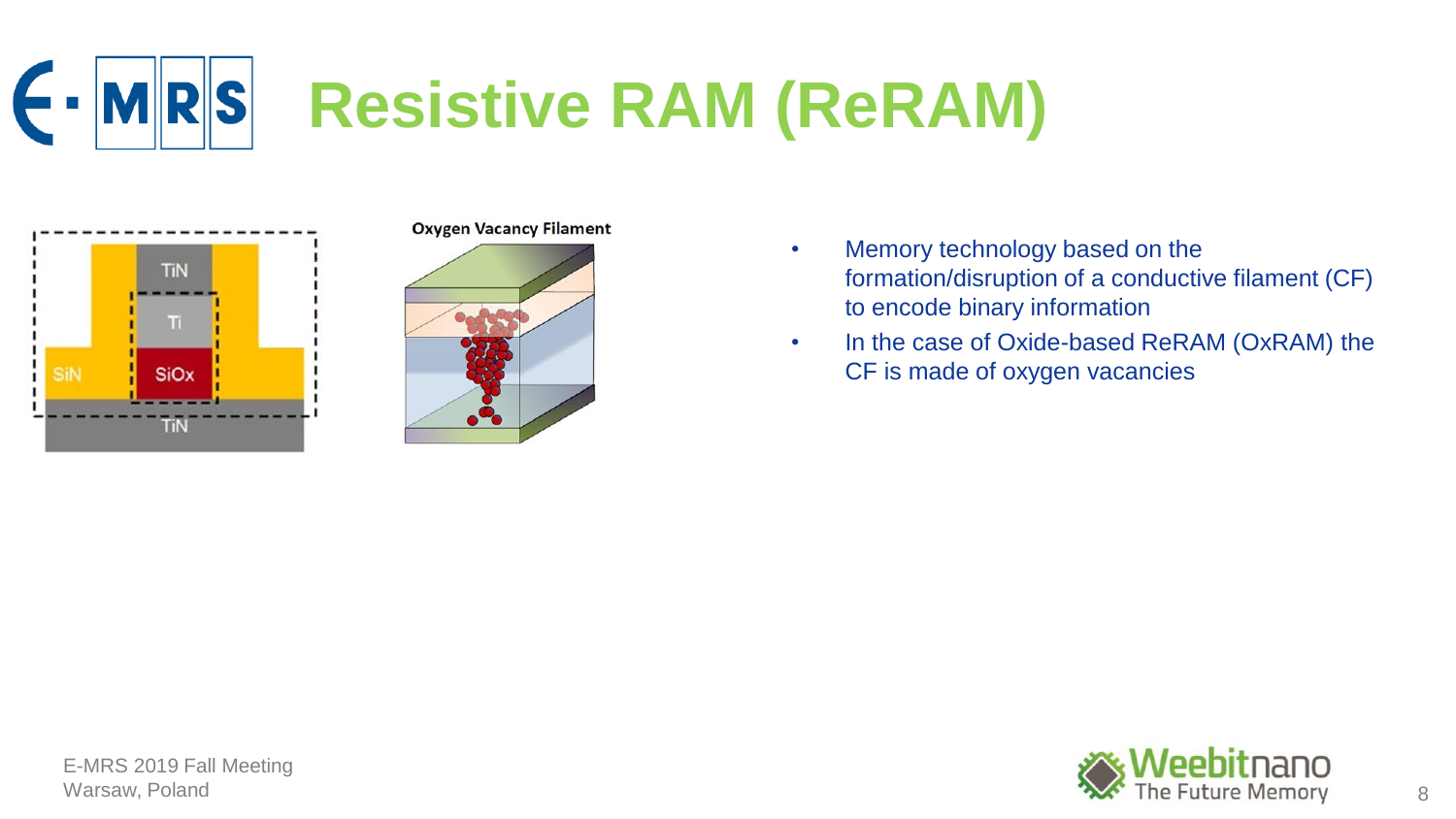



## **Oxygen Vacancy Filament**





E-MRS 2019 Fall Meeting

## • Memory technology based on the formation/disruption of a conductive filament (CF) to encode binary information

- In the case of Oxide-based ReRAM (OxRAM) the CF is made of oxygen vacancies
- Operations:
	- This technology requires a first step called FORMING where the CF is formed in a pristine oxide.

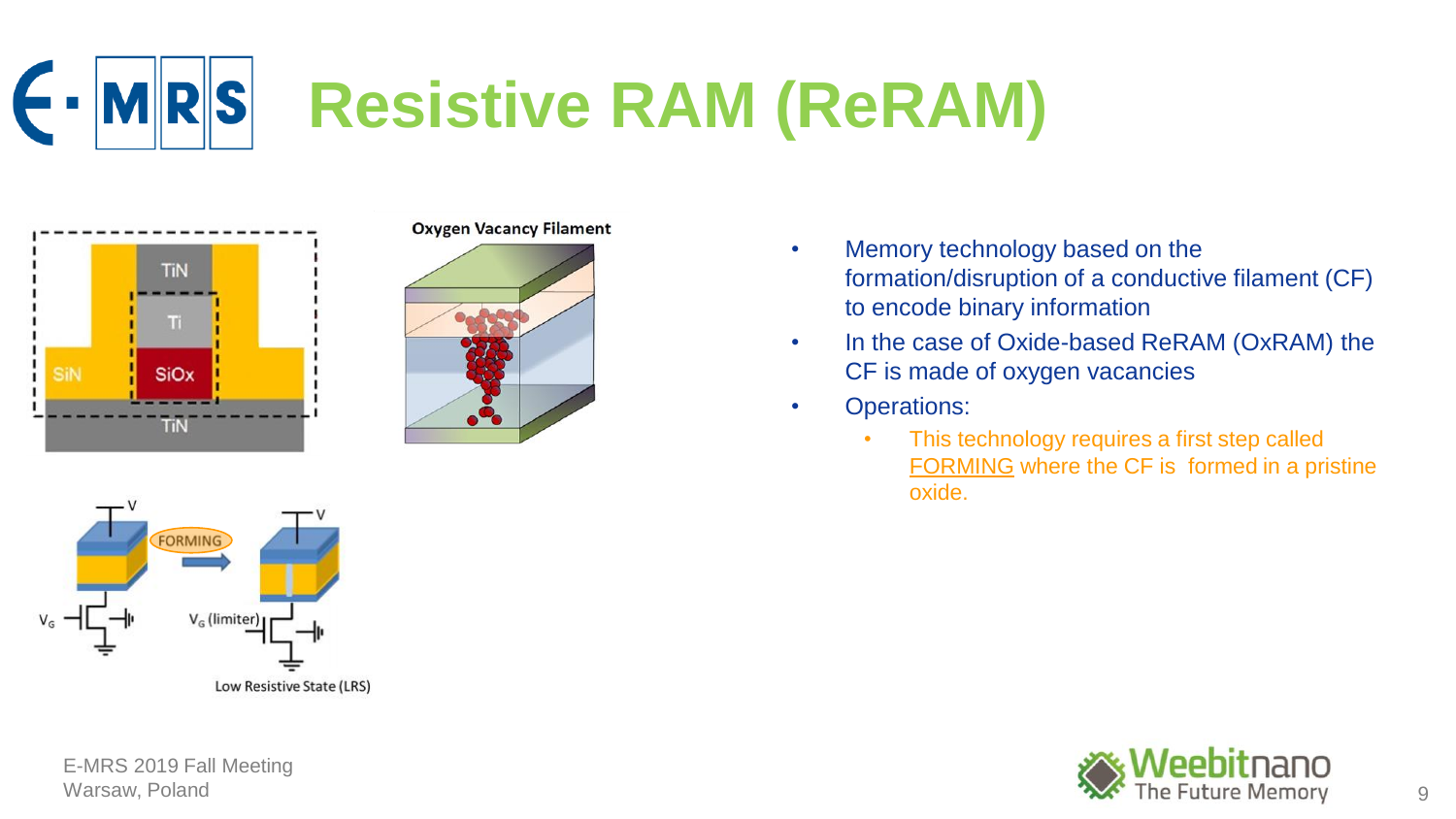



## **Oxygen Vacancy Filament**





- Memory technology based on the formation/disruption of a conductive filament (CF) to encode binary information
- In the case of Oxide-based ReRAM (OxRAM) the CF is made of oxygen vacancies
- Operations:
	- This technology requires a first step called FORMING where the CF is formed in a pristine oxide.
	- Once formed the CF can be partially erased with a RESET operation leading to the High Resistance State (HRS) and re-created with the SET operation leading to the Low Resistance State (LRS)

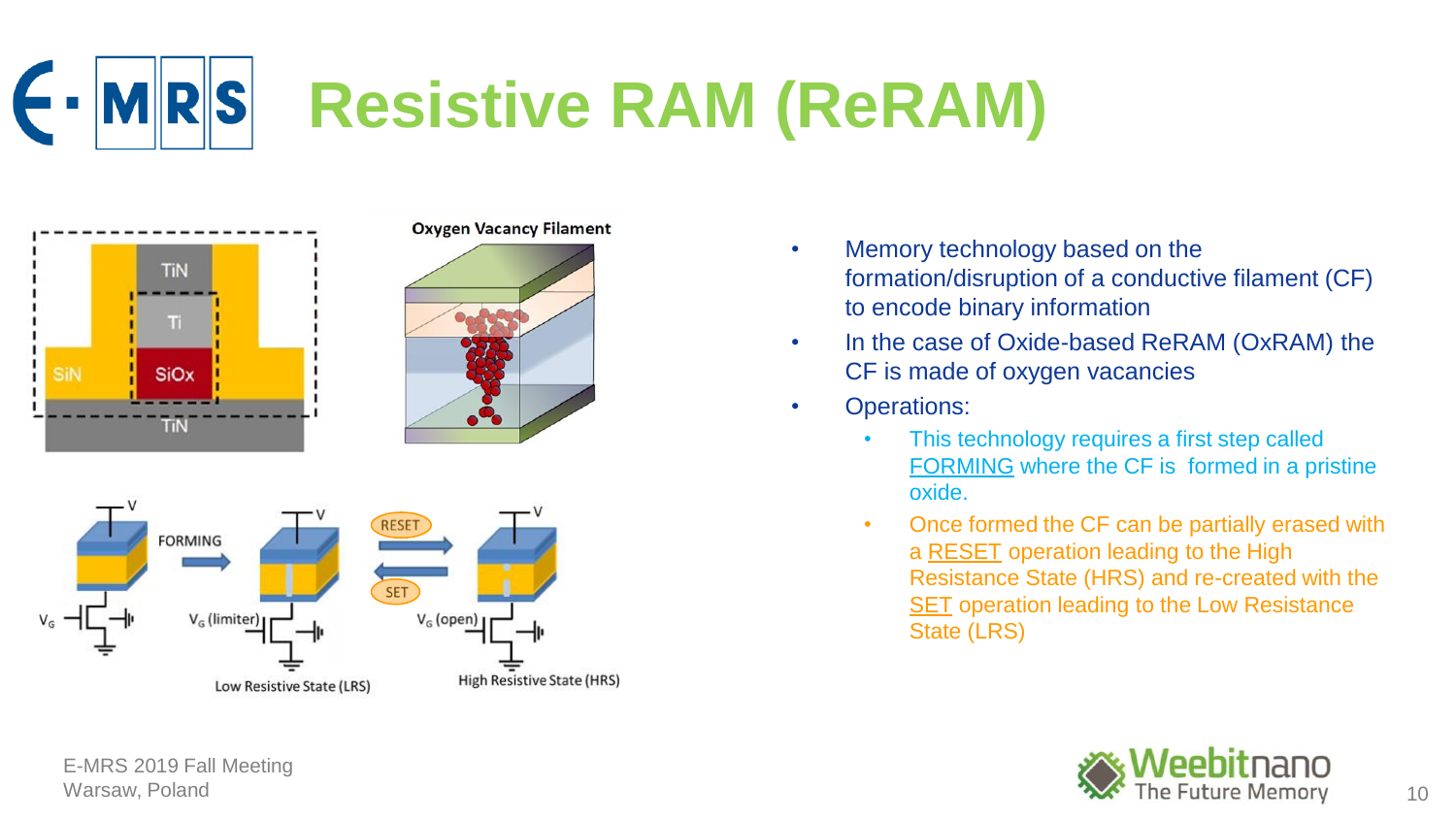



## **Oxygen Vacancy Filament**





- Memory technology based on the formation/disruption of a conductive filament (CF) to encode binary information
- In the case of Oxide-based ReRAM (OxRAM) the CF is made of oxygen vacancies
- Operations:
	- This technology requires a first step called FORMING where the CF is formed in a pristine oxide.
	- Once formed the CF can be partially erased with a RESET operation leading to the High Resistance State (HRS) and re-created with the SET operation leading to the Low Resistance State (LRS)
	- FORMING and SET operations require a current limiting device such as a transistor to limit the current flowing into the device

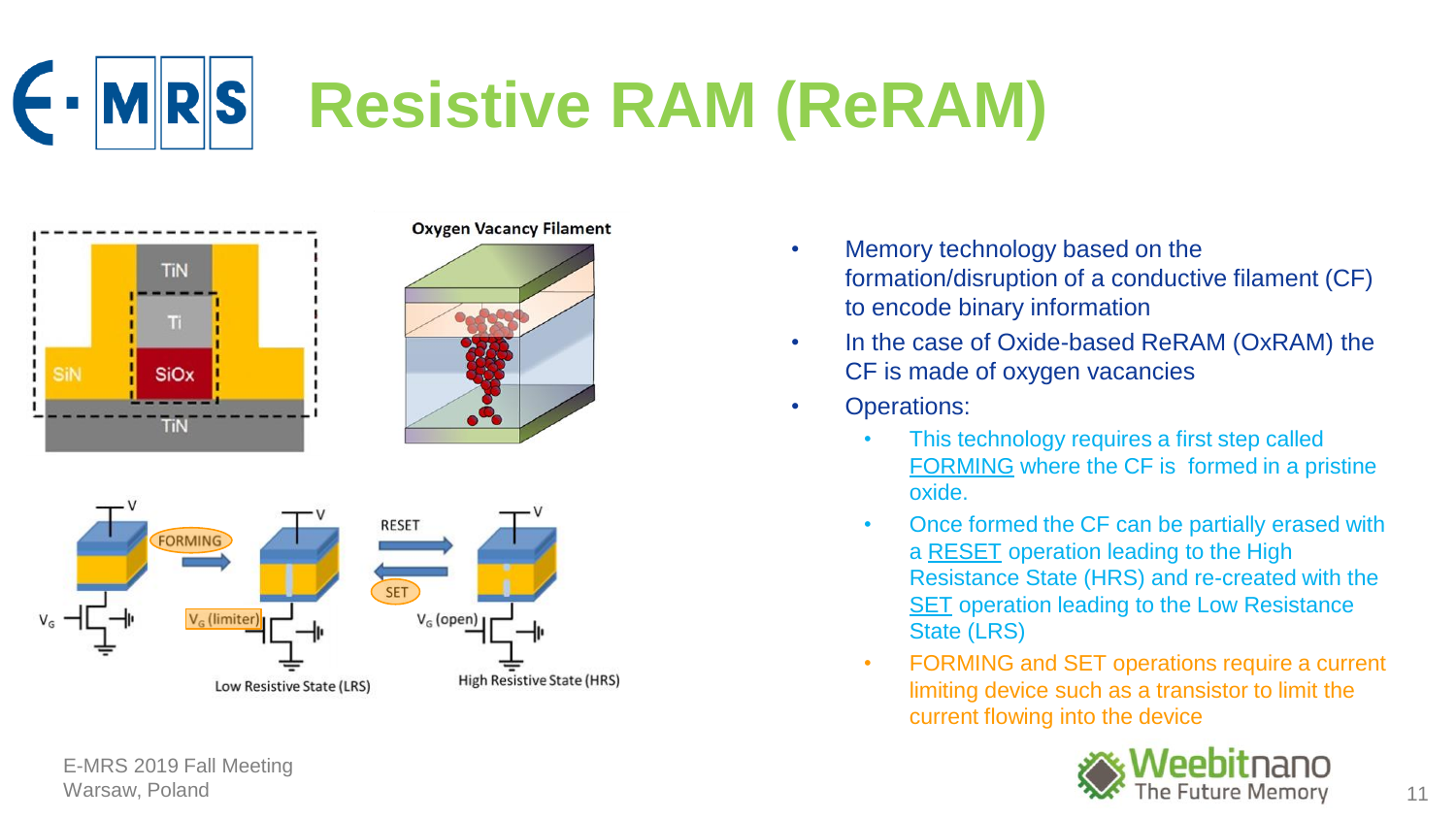

- **Weebit-nano Presentation**
- **Device Description**
- **Initial Resistance Tuning**
- **Memory Window Optimization**
- **SiO<sup>X</sup> -based ReRAM Neuromorphic Application**
- **Conclusions**

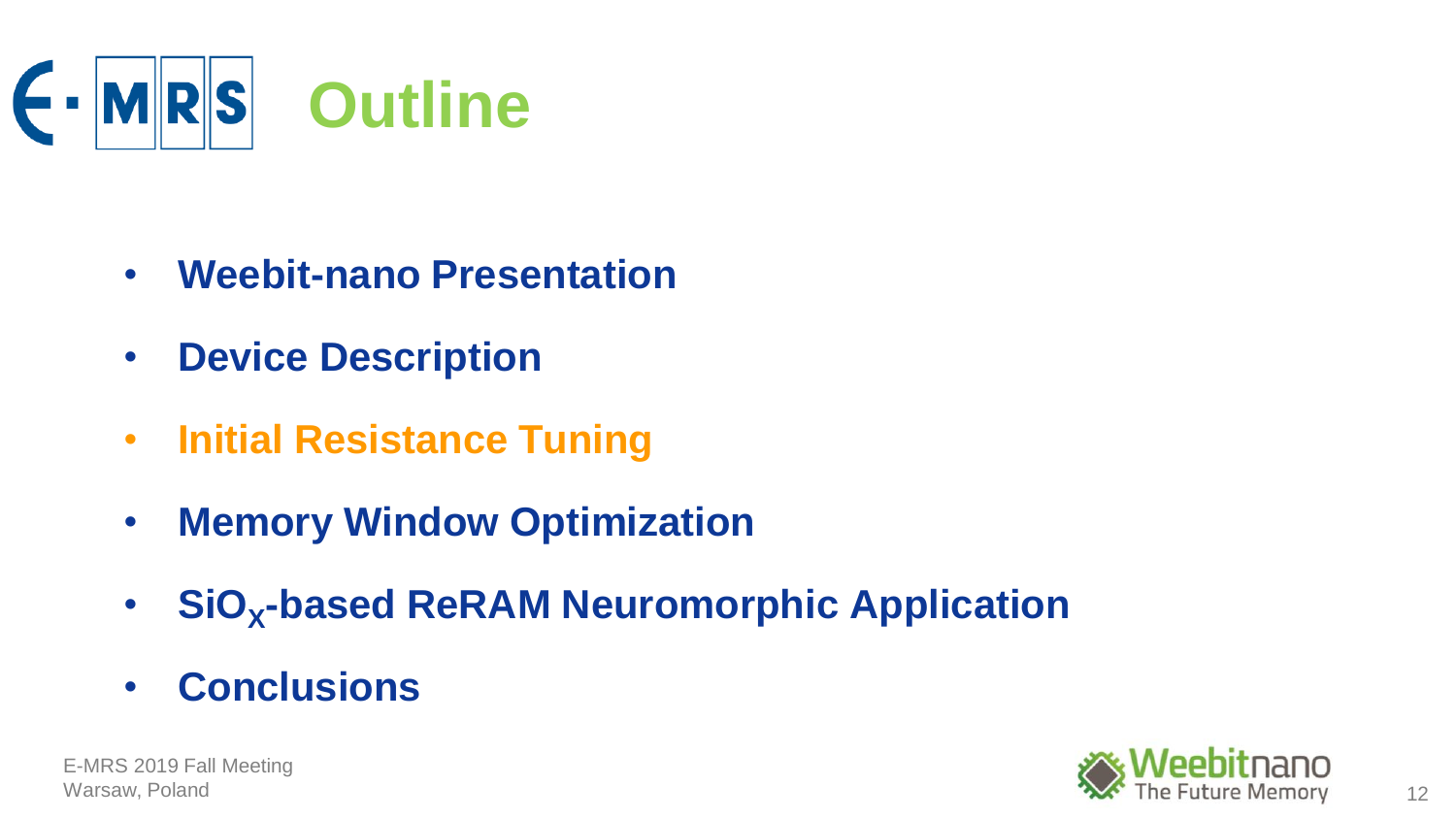

- Initial Resistance  $(R<sub>INIT</sub>)$  tuning is of great importance to optimize memory behavior:
	- *If R<sub>INIT</sub> too Low*  $\rightarrow$  HRS and hence memory window (HRS/LRS) will be limited. In general  $HRS < R_{INIT}$
	- *If R<sub>INIT</sub> too High* → high Forming Voltage  $(V_F)$  degrades the memory cell and poses problem from a design point of view
- Knobs to tune Rinit:
	- $SiO_X$  thickness
	- TE Thickness
	- Stoichiometry

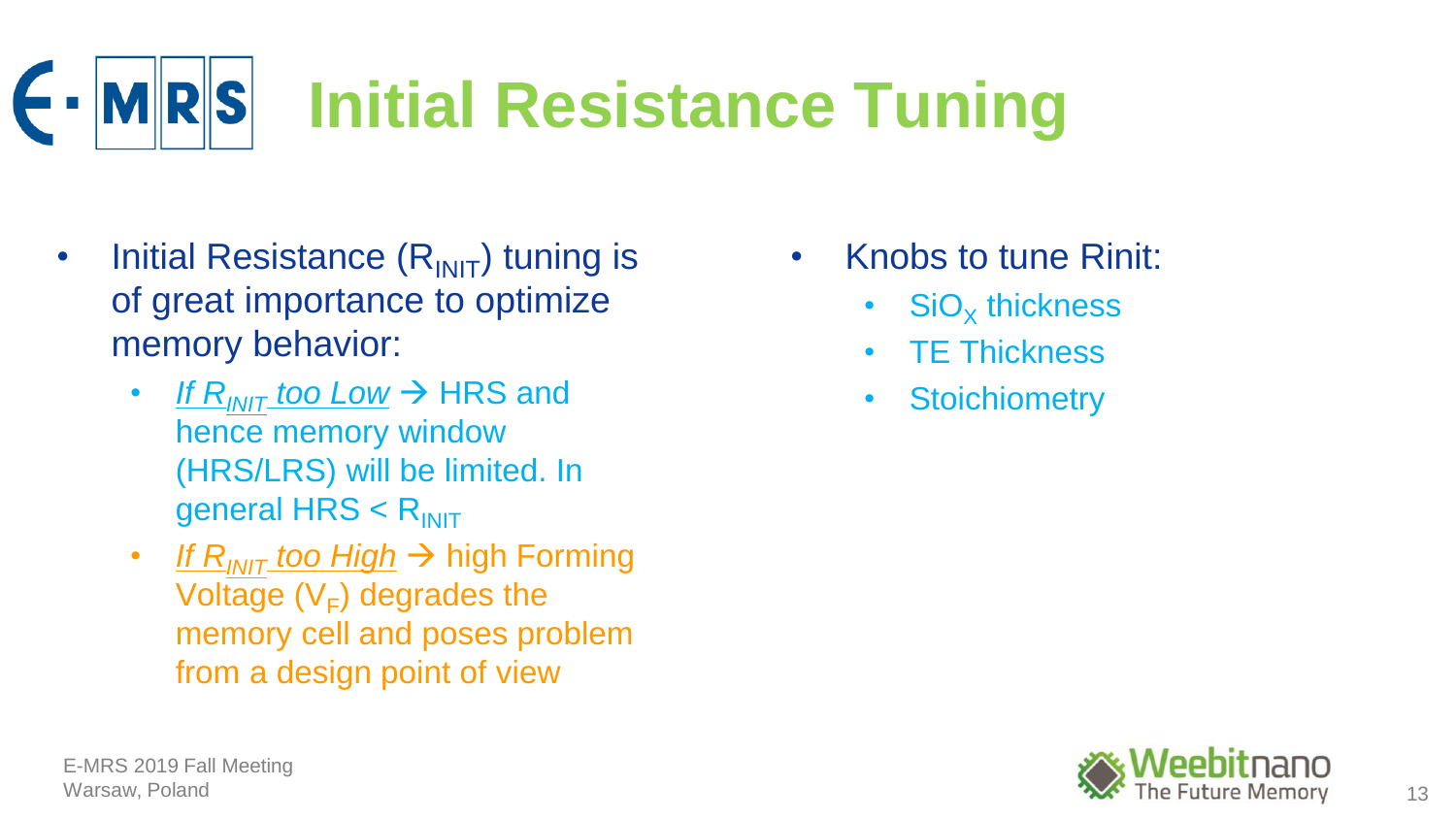## $\blacktriangleright$ **MRS**  $SIO<sub>x</sub>$  **Thickness effect on R**<sub>INIT</sub>



- Increasing the oxide thickness leads to a  $R_{\text{INIT}}$  increase
- The  $R_{\text{INIT}}$  has the following dependence with the Oxide thickness
	- Log<sub>10</sub> $(R<sub>INIT</sub>) = A<sup>*</sup>SiO<sub>x</sub> + B$

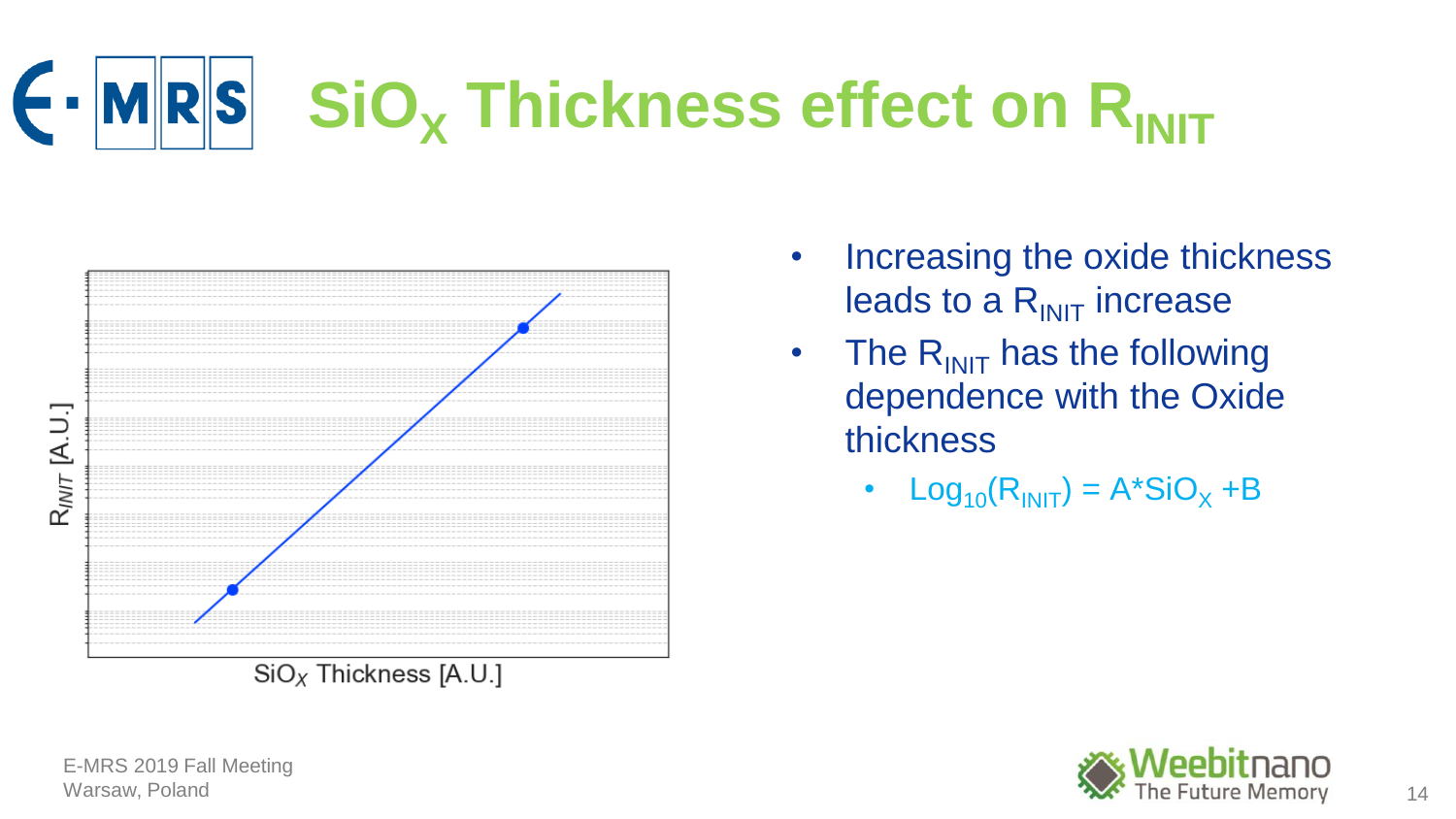



- Increasing the Ti Top Electrode (TE) thickness leads to a  $R_{\text{INIT}}$ reduction thanks to the O gettering action of the Ti on the Oxide.
- The  $R_{\text{INIT}}$  has the following dependence with the Ti TE thickness
	- $Log_{10}(R_{\text{INIT}}) = -A^*Ti + B$

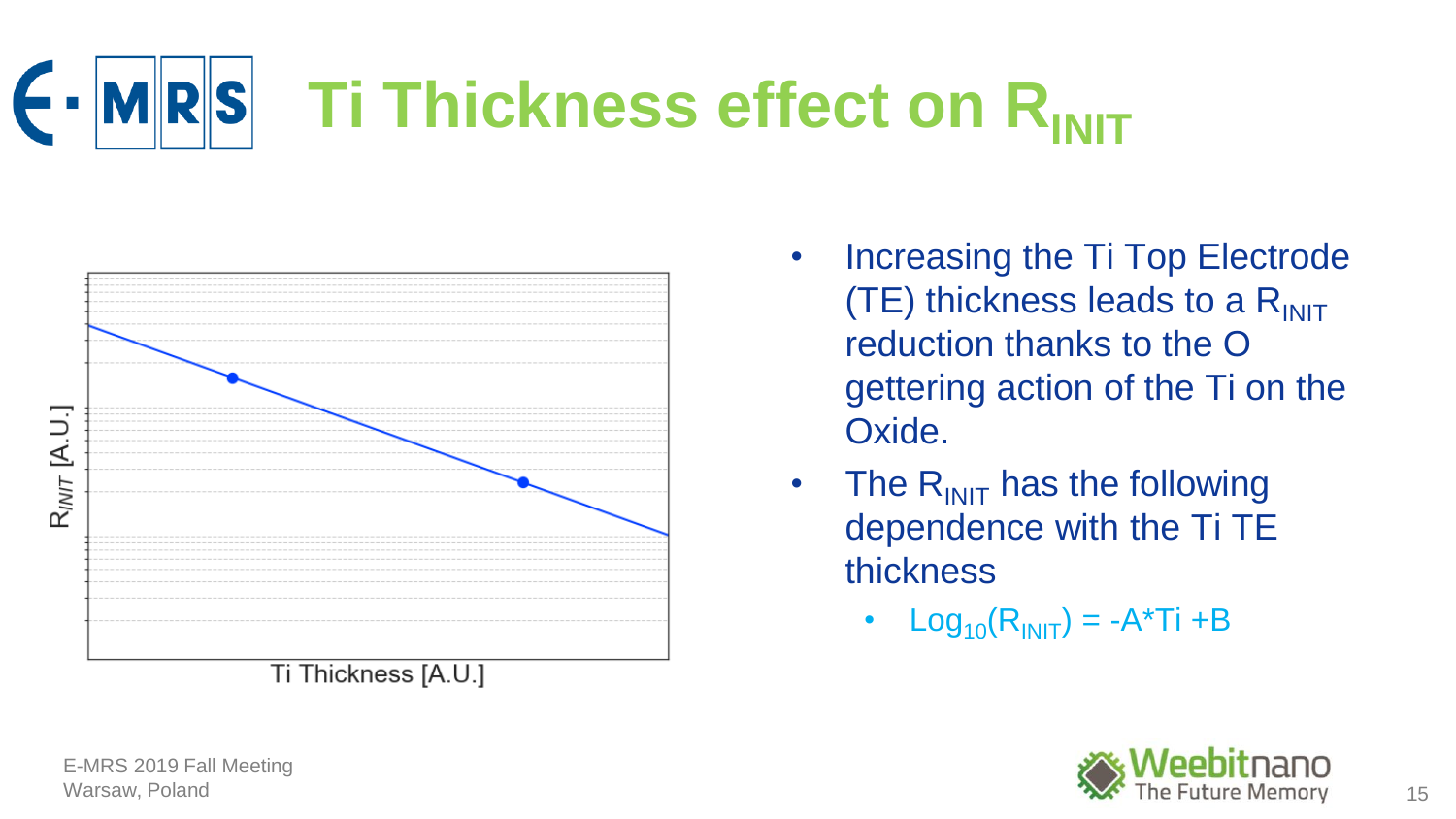## ← **MRS O<sub>2</sub>** flow effect on R<sub>INIT</sub>



- Higher  $O_2$  flow in the PVD chamber gives a less substoichiometric SiO<sub>x</sub>, therefore the  $R_{\text{INIT}}$  results higher.
- The  $R_{\text{INIT}}$  has the following dependence with the  $O<sub>2</sub>$  Flow thickness
	- $Log_{10}(R_{\text{INIT}}) = A^*O_2 + B$

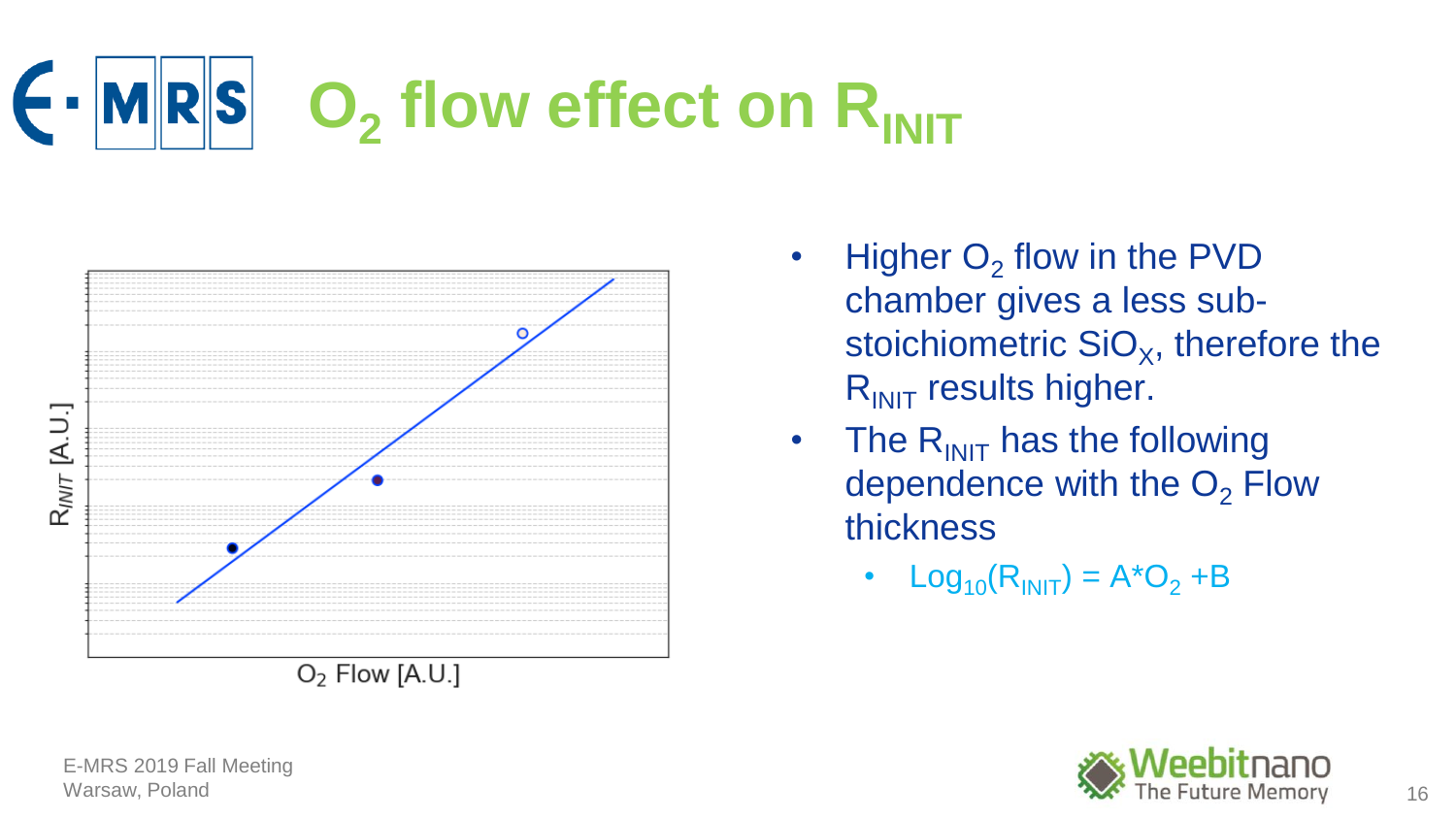

- **Weebit-nano Presentation**
- **Device Description**
- **Initial Resistance Tuning**
- **Memory Window Optimization**
- **SiO<sup>X</sup> -based ReRAM Neuromorphic Application**
- **Conclusions**

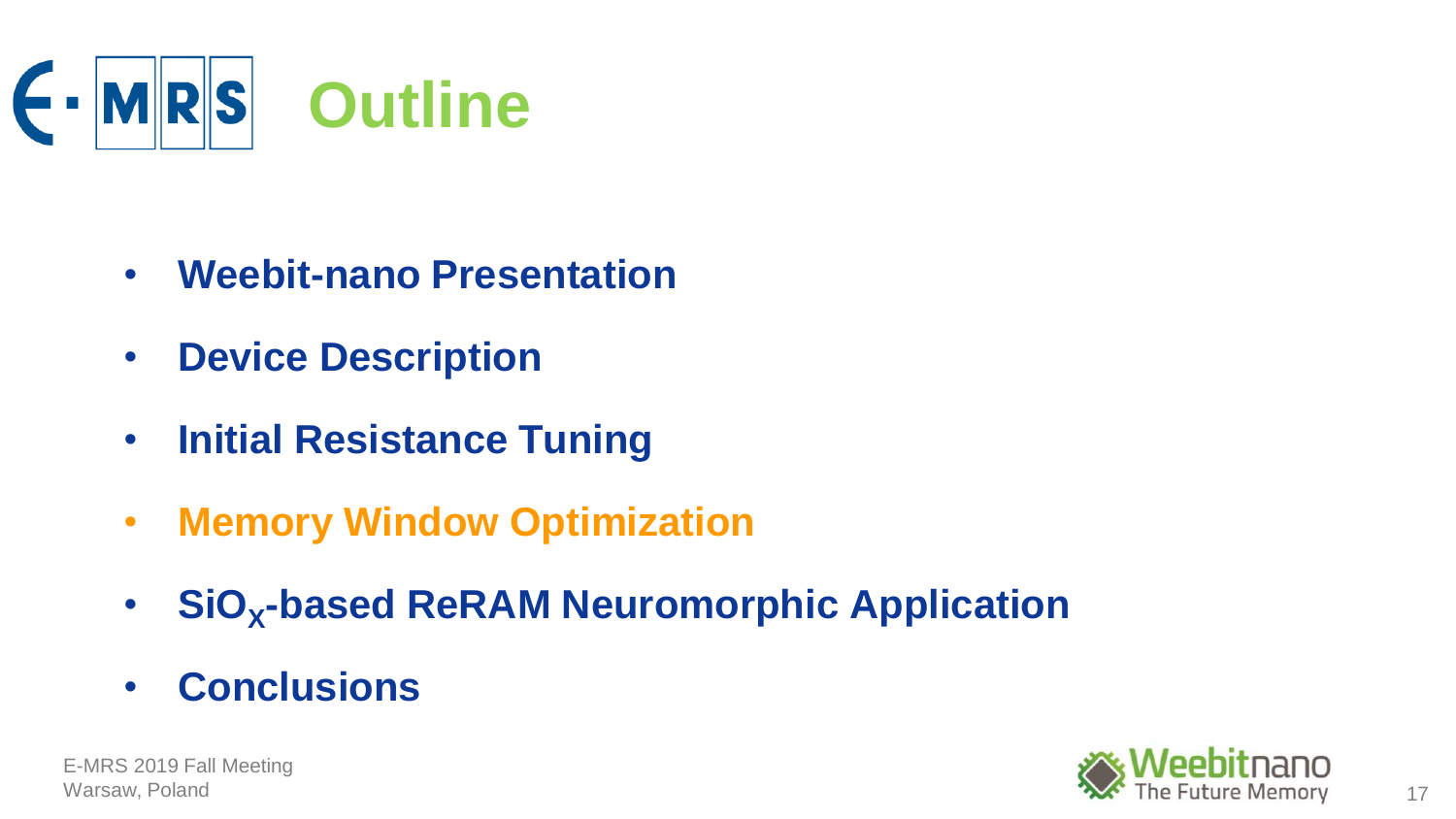## **MRS Memory Window optimization**



- Memory Window = HRS/LRS
- For each split studied we obtain the best memory window by varying the RESET voltage ( $V_{RESET}$ ) applied to the cell being the LRS governed solely by the compliance current  $(I_C)$  used during SET operation.
- In the left figure an example of HRS Resistance as a function of the  $V_{RESFT}$ . There is an optimum value beyond which the reset operation becomes less effective.

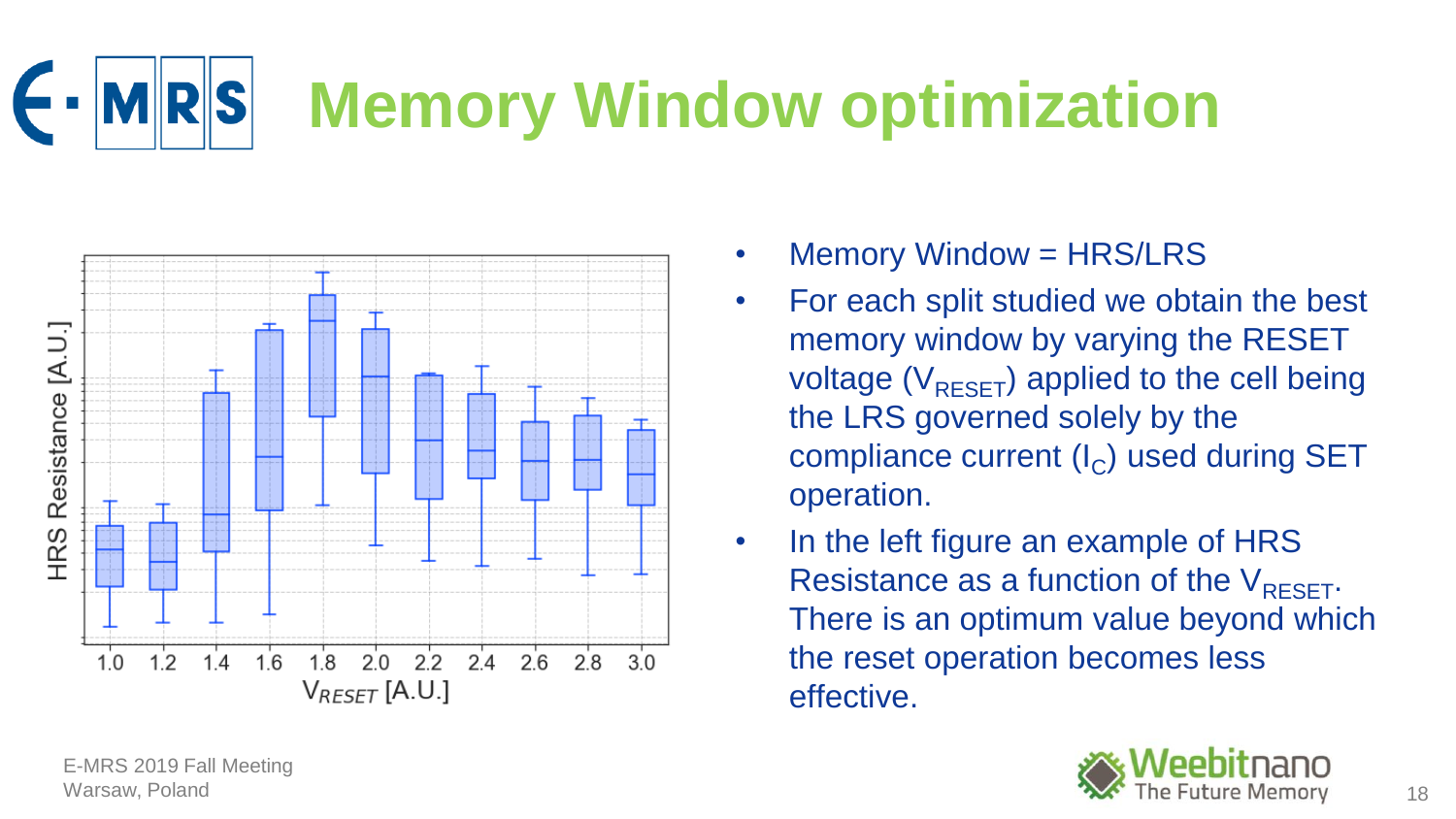



• By combining variations of the 3 parameters above-mentioned we are able to easily tune  $R_{\text{INIT}}$ 

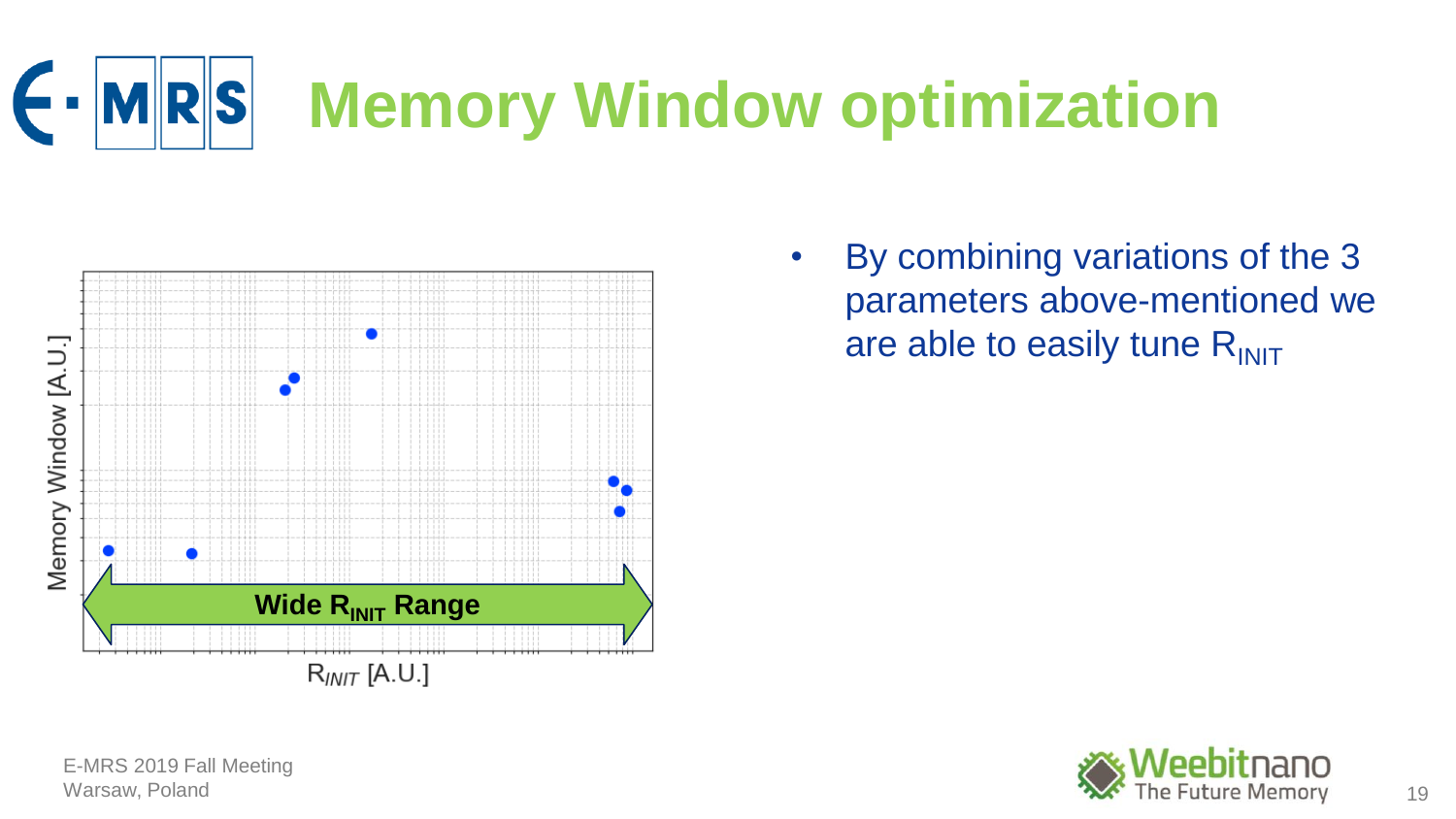



- By combining variations of the 3 parameters above-mentioned we are able to easily tune  $R_{\text{INIT}}$
- Measurements show how there is an optimal  $R_{INIT}$  range that maximizes the memory window margin (defined as HRS/LRS)

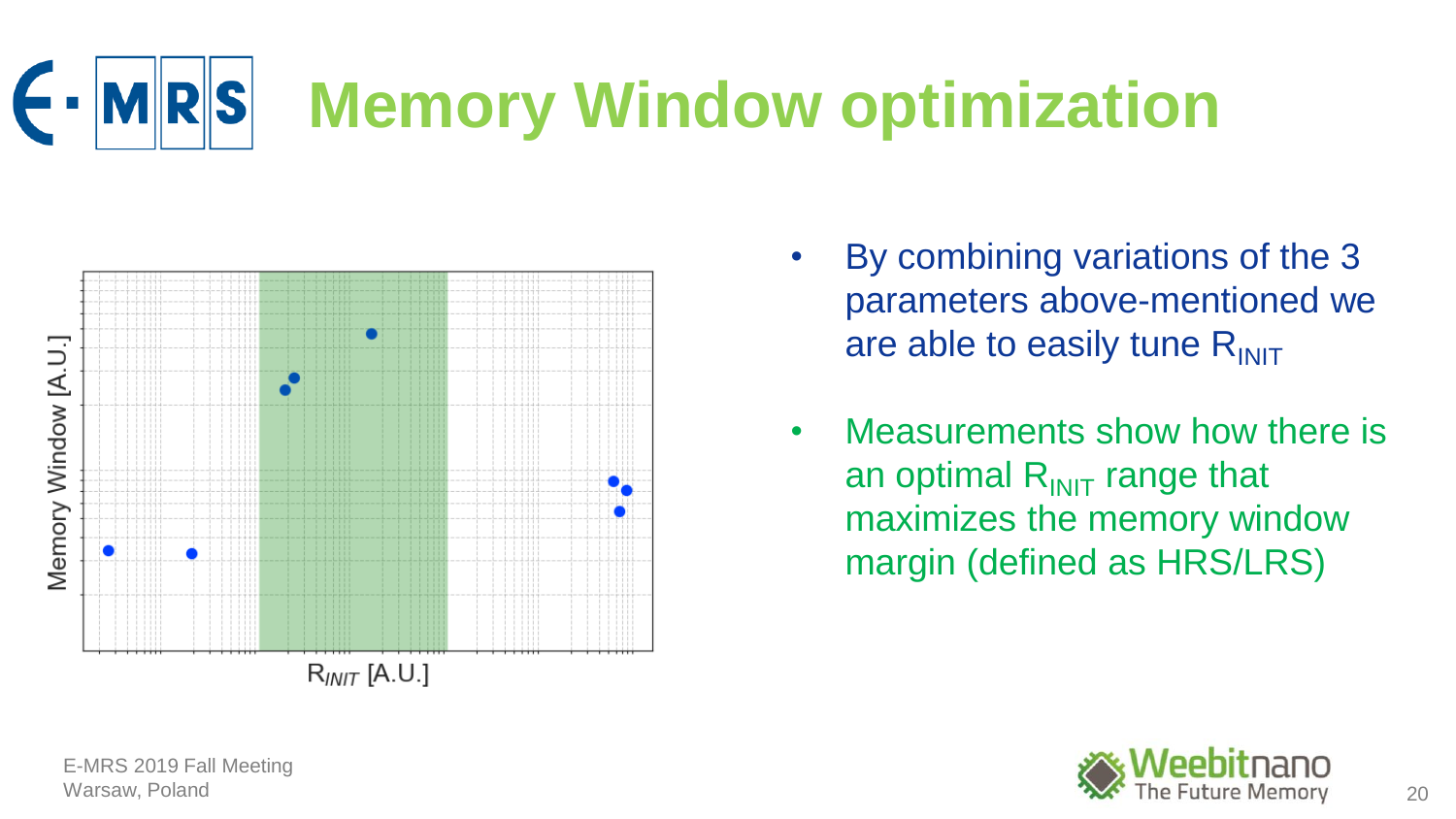

- **Weebit-nano Presentation**
- **Device Description**
- **Initial Resistance Tuning**
- **Memory Window Optimization**
- **SiO<sup>X</sup> -based ReRAM Neuromorphic Application**
- **Conclusions**

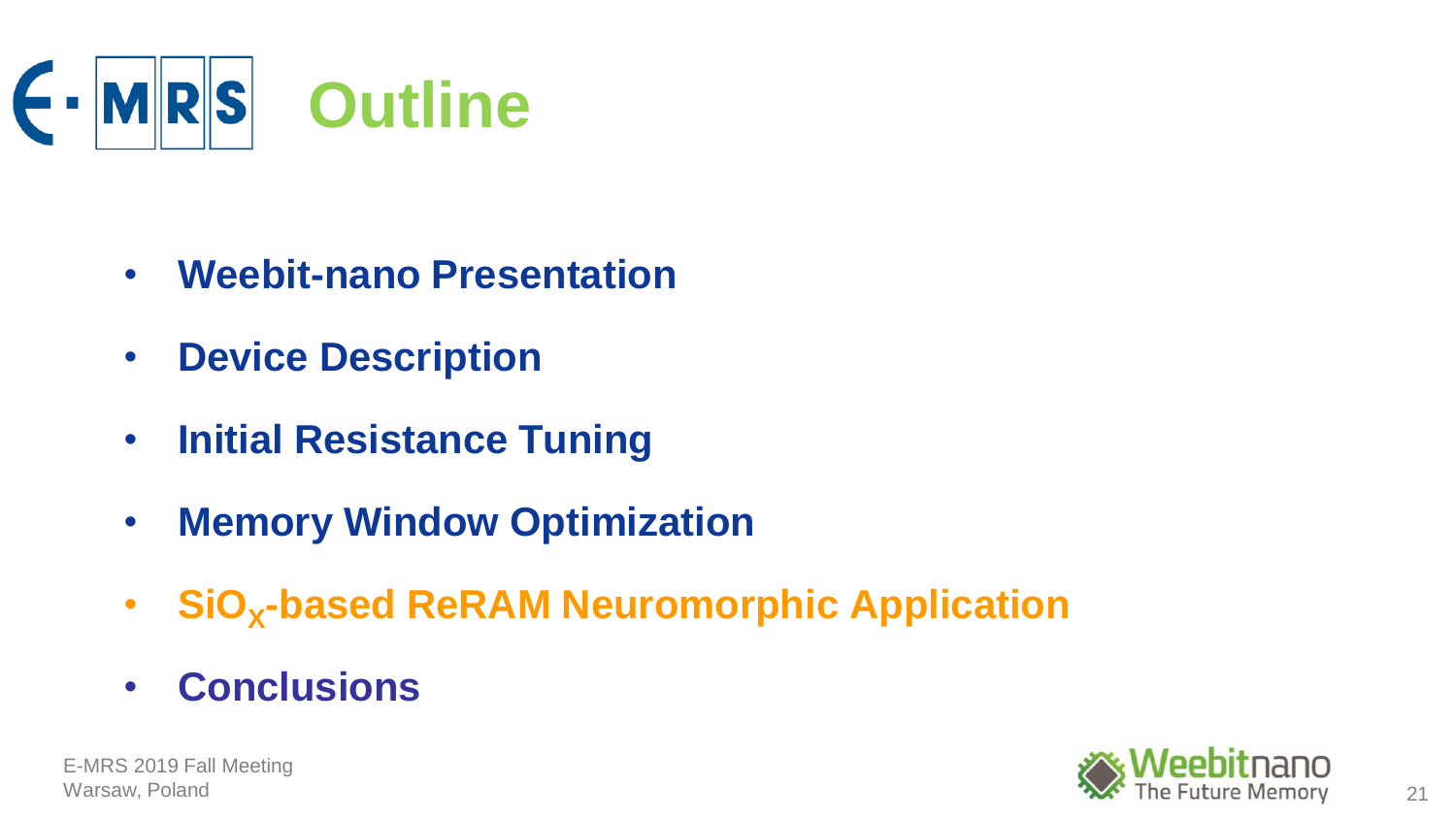

## **Motivations:**

Data-centric workloads exhibited by Deep Neural Network (DNN) applications require circuit architectures that minimize data transfer.

> **S.P.I.R.I.T. (Spiking Neural network with ReRAM Integrated Technology)** *Developed at CEA-Leti*

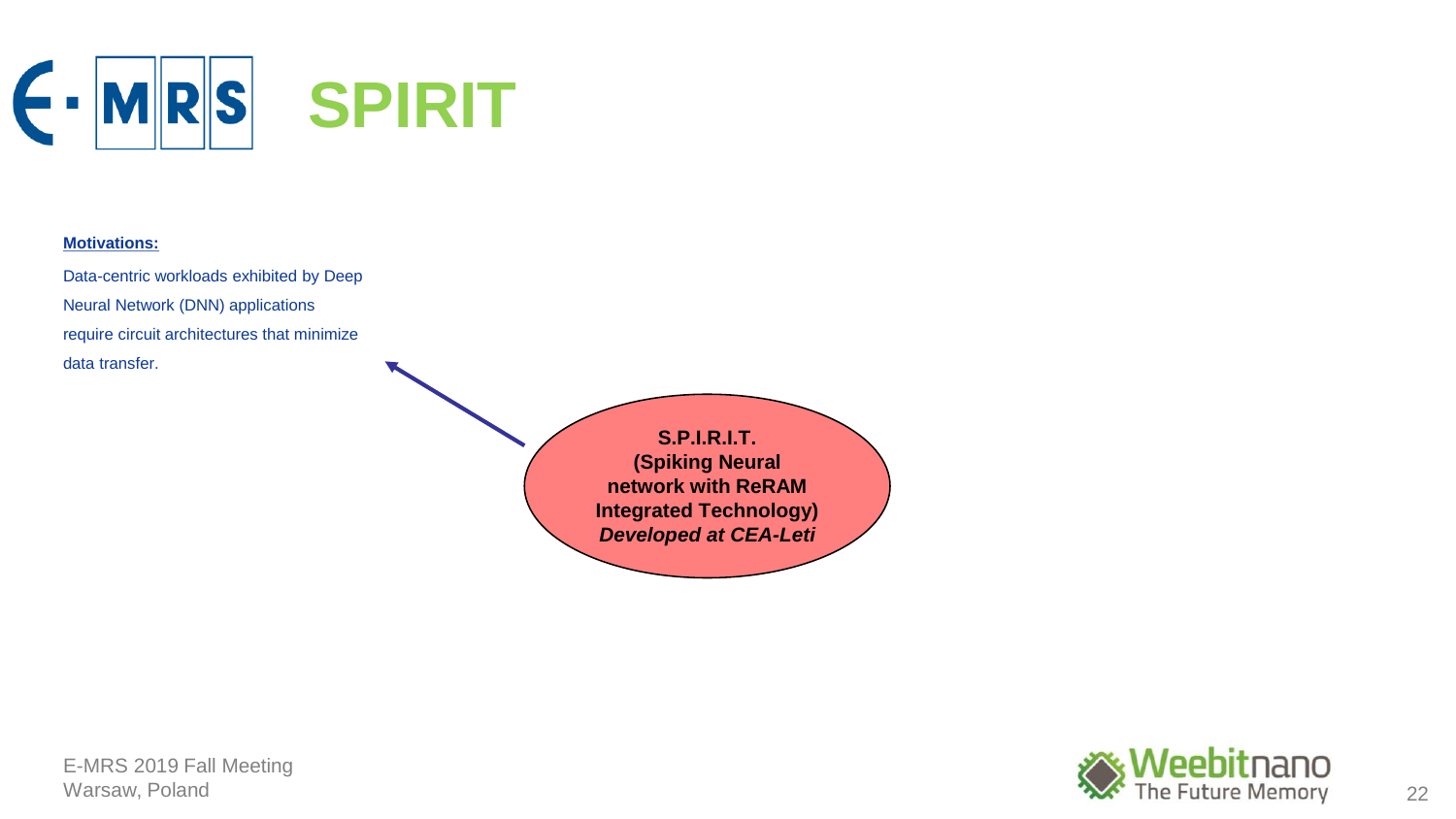

#### **Motivations:**

Data-centric workloads exhibited by Deep Neural Network (DNN) applications require circuit architectures that minimize data transfer.

### **ReRAM as Possible Candidate:**

- Fast access
- High density
- Ease of integration in BEOL
- Good endurance and window
- Limited resistance drift

E-MRS 2019 Fall Meeting

**S.P.I.R.I.T. (Spiking Neural network with ReRAM Integrated Technology)** *Developed at CEA-Leti*

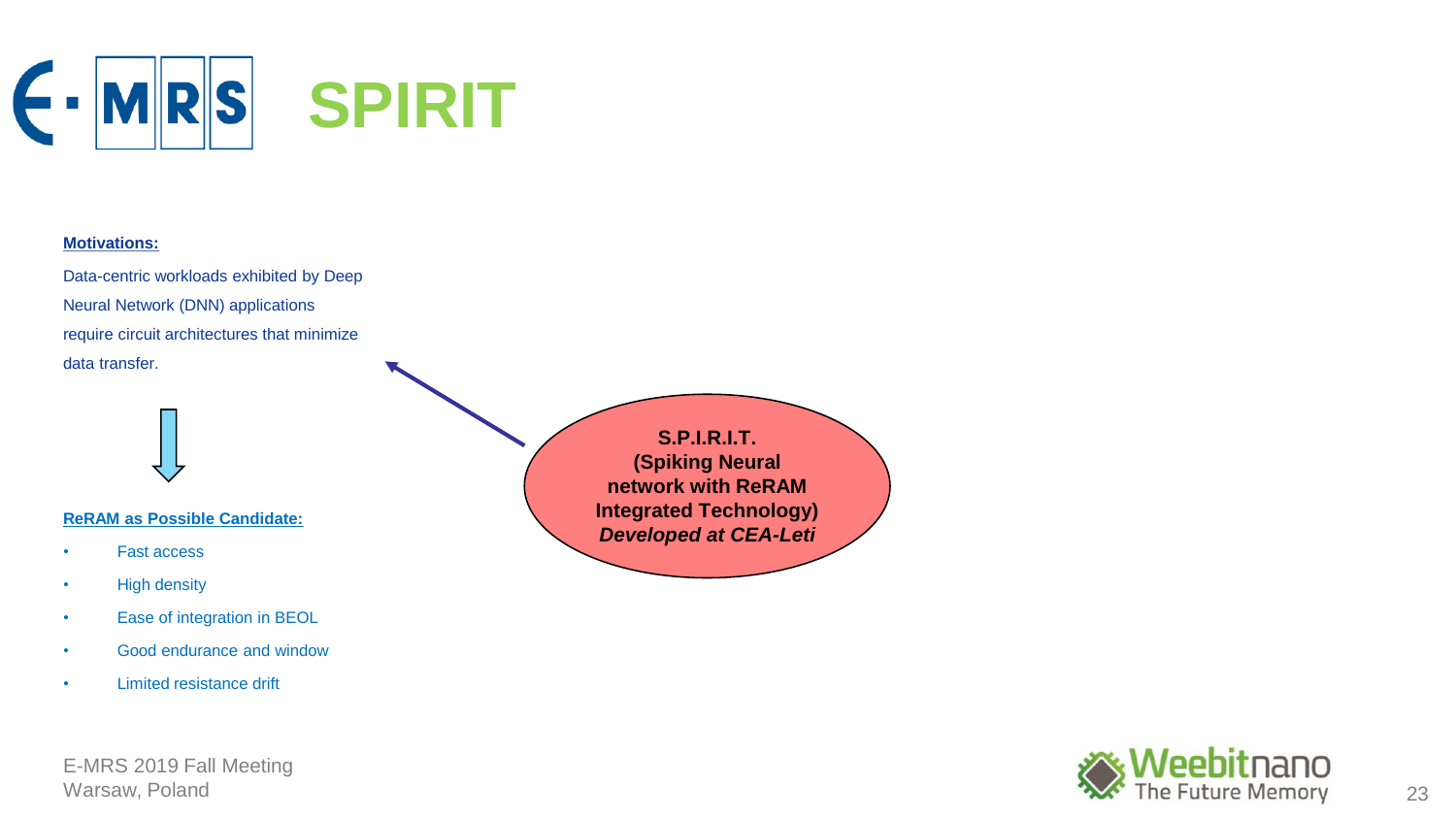

• Hand-written digit classification

### **Motivations:**

Data-centric workloads exhibited by Deep Neural Network (DNN) applications require circuit architectures that minimize data transfer.

• MINST Database

## **ReRAM as Possible Candidate:**

- Fast access
- High density
- Ease of integration in BEOL
- Good endurance and window
- Limited resistance drift



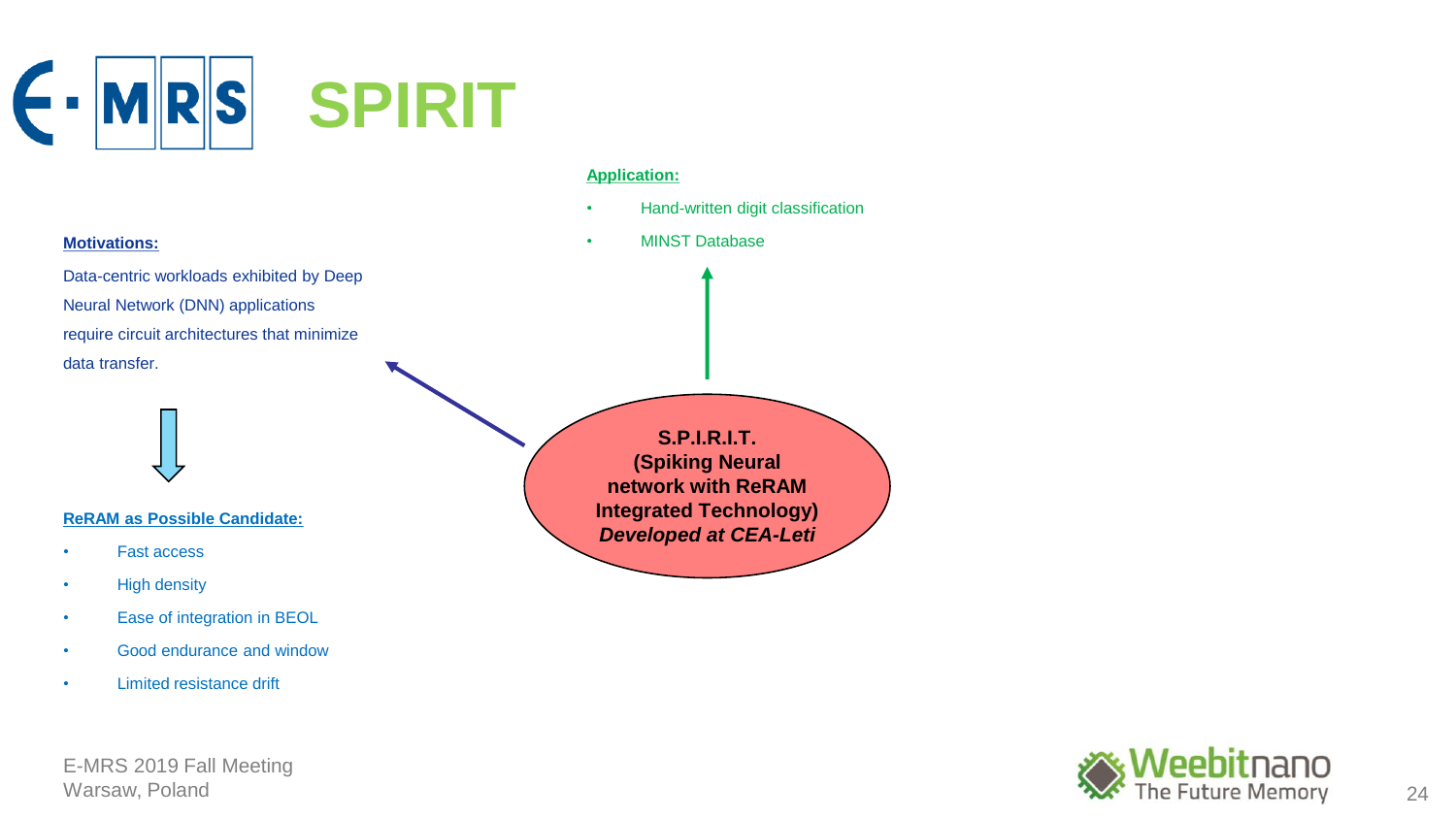

- Hand-written digit classification
- MINST Database

## **Architecture:**

- Spiking Neural Network (SNN)
- Fully connected topology
- 1-neuron/class
	- 1 synapse  $\leftarrow$  8 ReRAM in //

#### **Motivations:**

Data-centric workloads exhibited by Deep Neural Network (DNN) applications require circuit architectures that minimize data transfer.

## **ReRAM as Possible Candidate:**

- Fast access
- High density
- Ease of integration in BEOL
- Good endurance and window
- Limited resistance drift

E-MRS 2019 Fall Meeting

**S.P.I.R.I.T. (Spiking Neural network with ReRAM Integrated Technology)** *Developed at CEA-Leti*

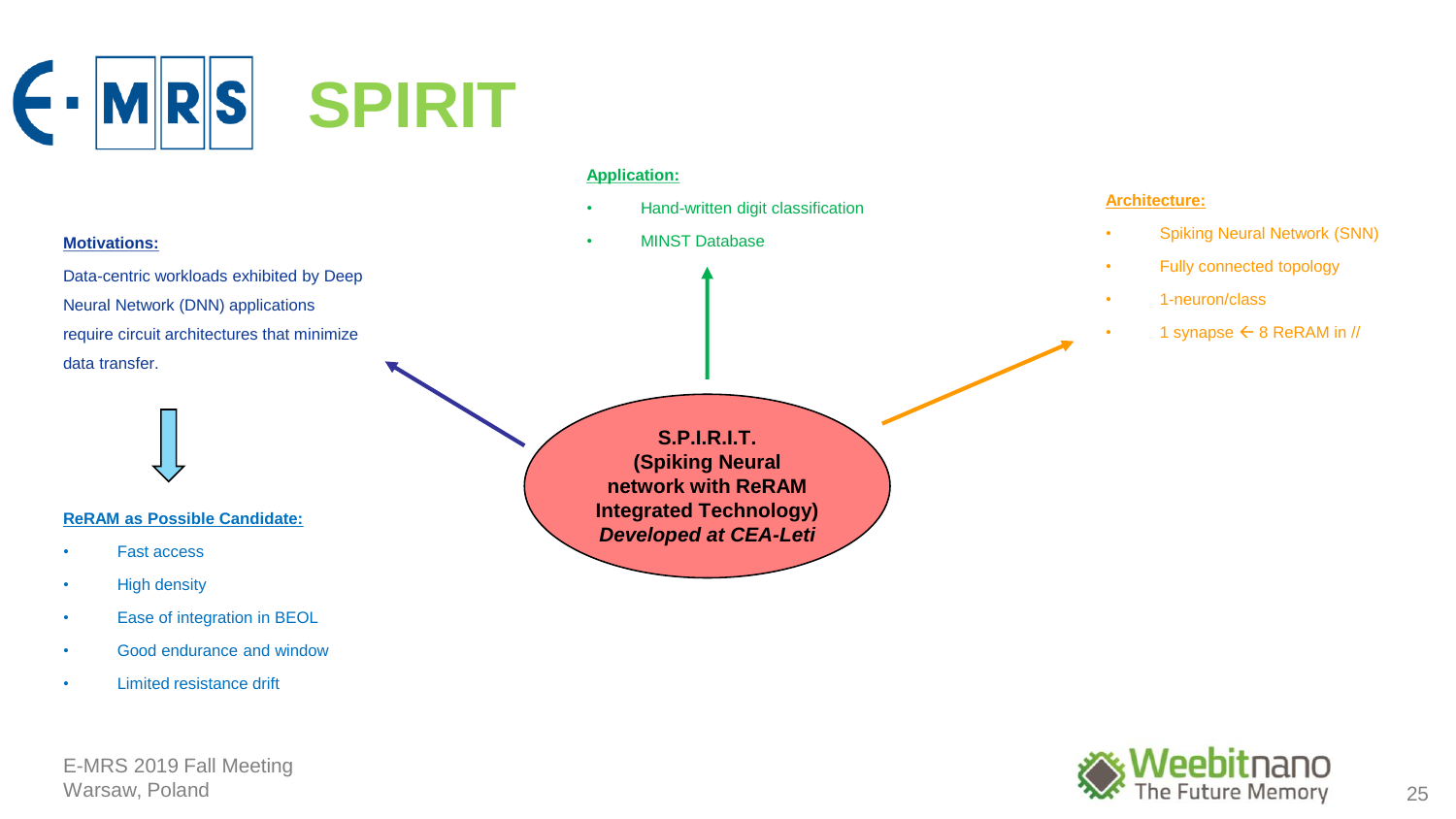



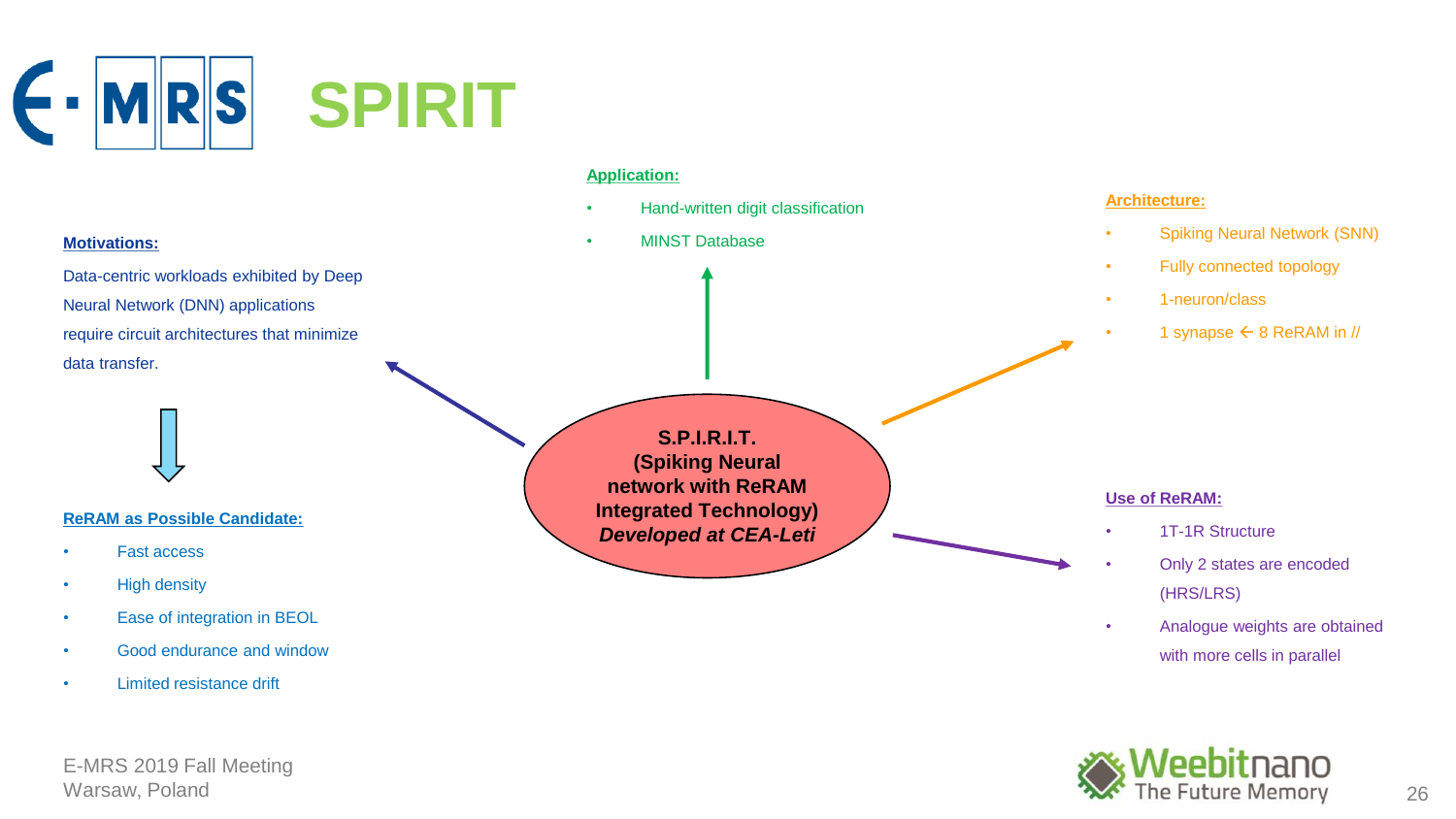



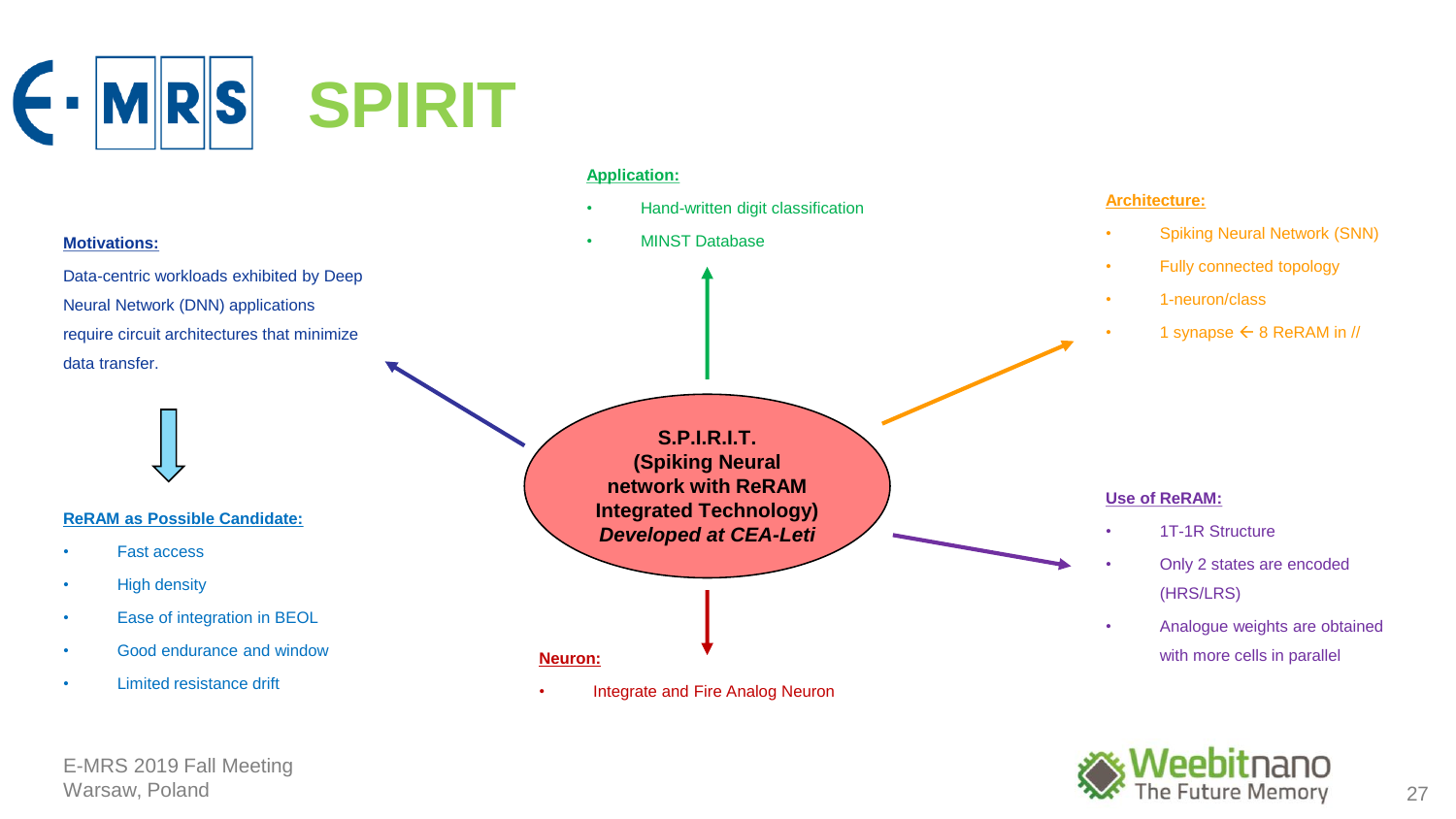







## **User input Image conversion**

- Image cropped and downscaled to 12 x 12 pixels
- Greyscale converted in spike frequency

## **Recognition**

- Spikes are sent to neurons (fully connected topology)
- Neurons integrate weighted spikes
- Neurons fire if membrane potential threshold is reached

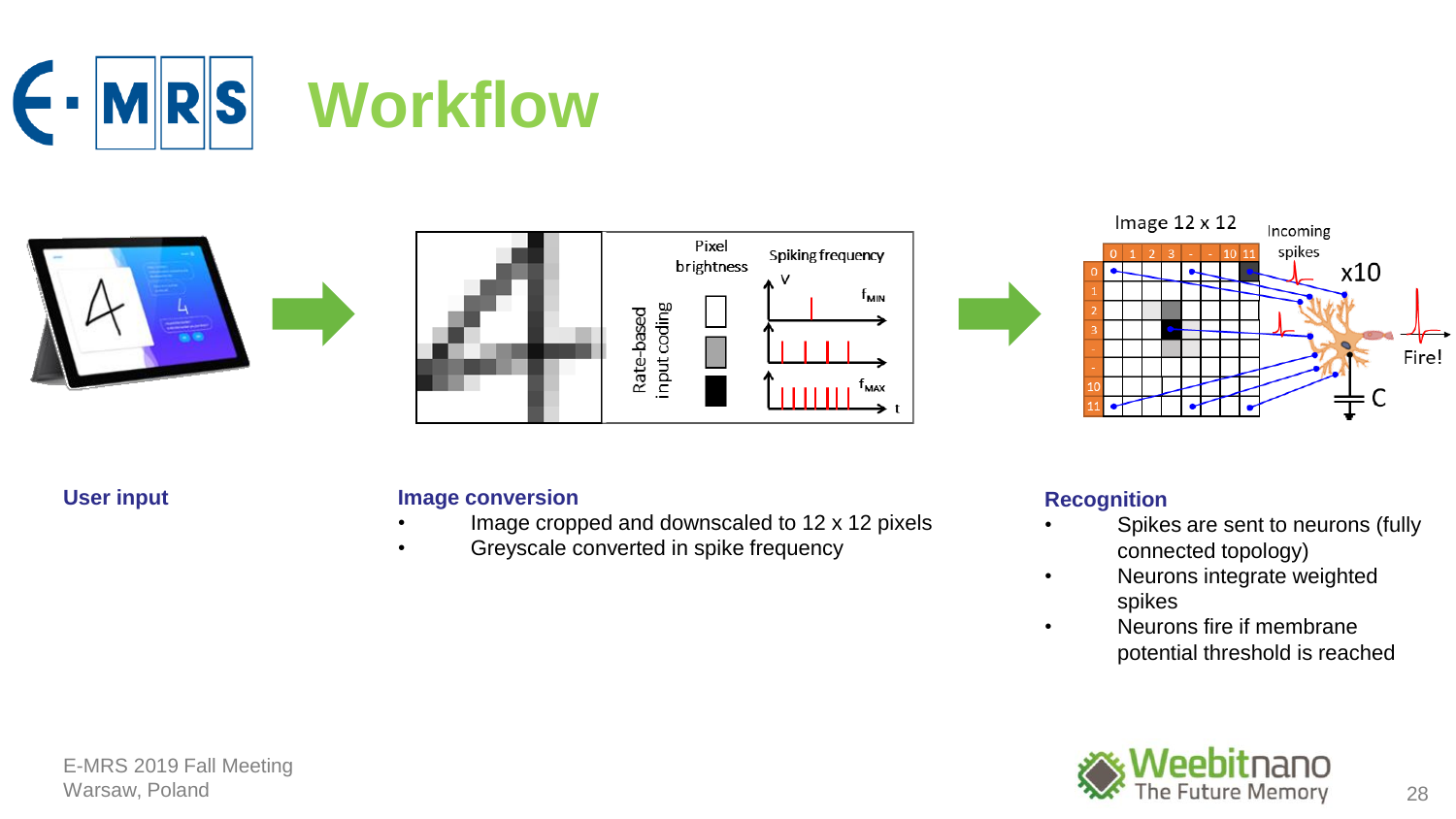

- **Weebit-nano Presentation**
- **Device Description**
- **Initial Resistance Tuning**
- **Memory Window Optimization**
- **SiO<sup>X</sup> -based ReRAM Neuromorphic Application**
- **Conclusions**



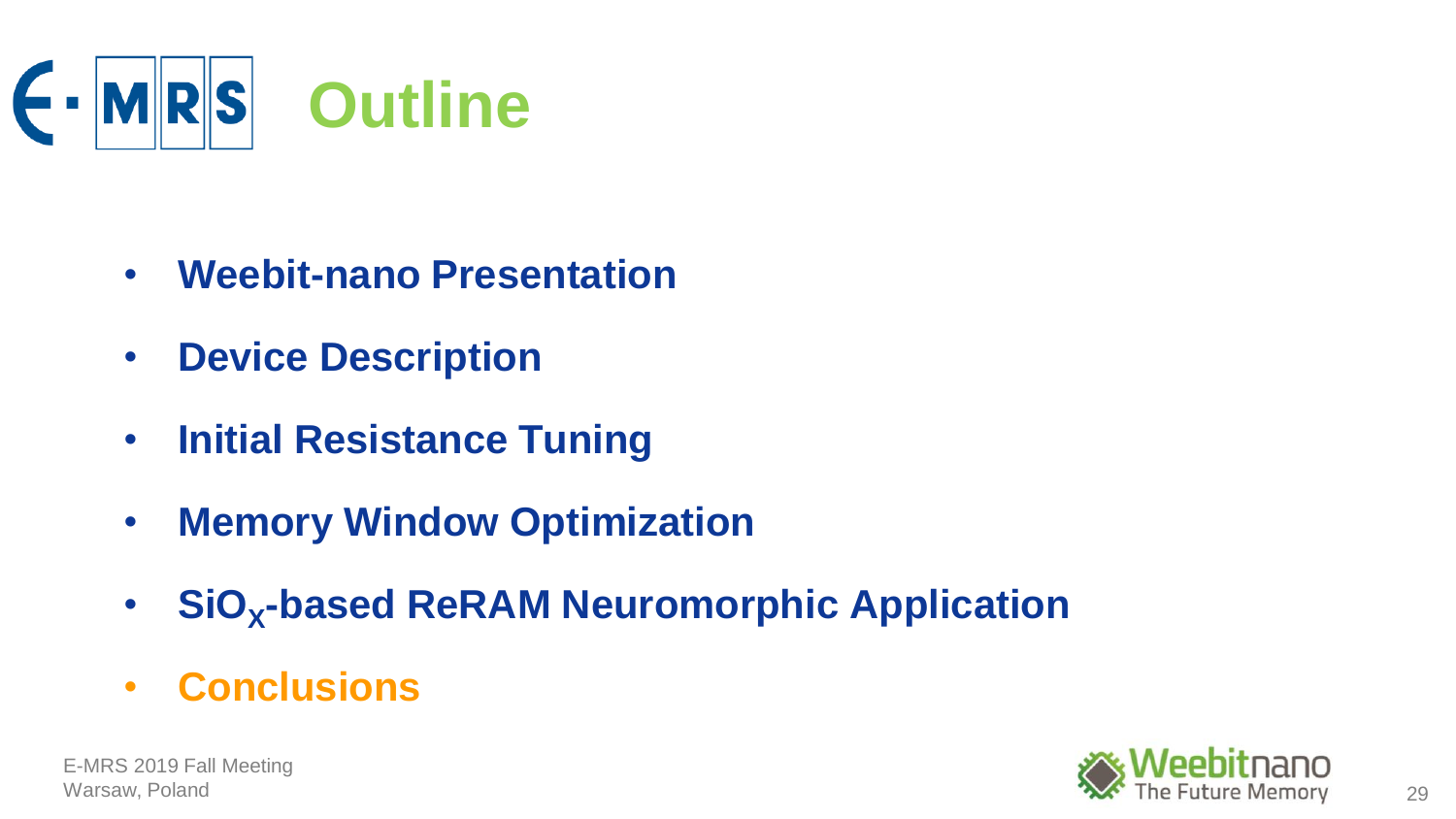

- Experimental results show how just by varying 3 parameters namely,  $O<sub>2</sub>$  Flow, SiO<sub>x</sub> and Ti thickness we can tune the Initial Resistance
- Initial Resistance is a key parameter for the memory behavior after the forming operation and the ability to tune it allow us to easily optimize the memory window
- Weebit-nano arrays were successfully used in a SNN architecture for handwritten digit classification

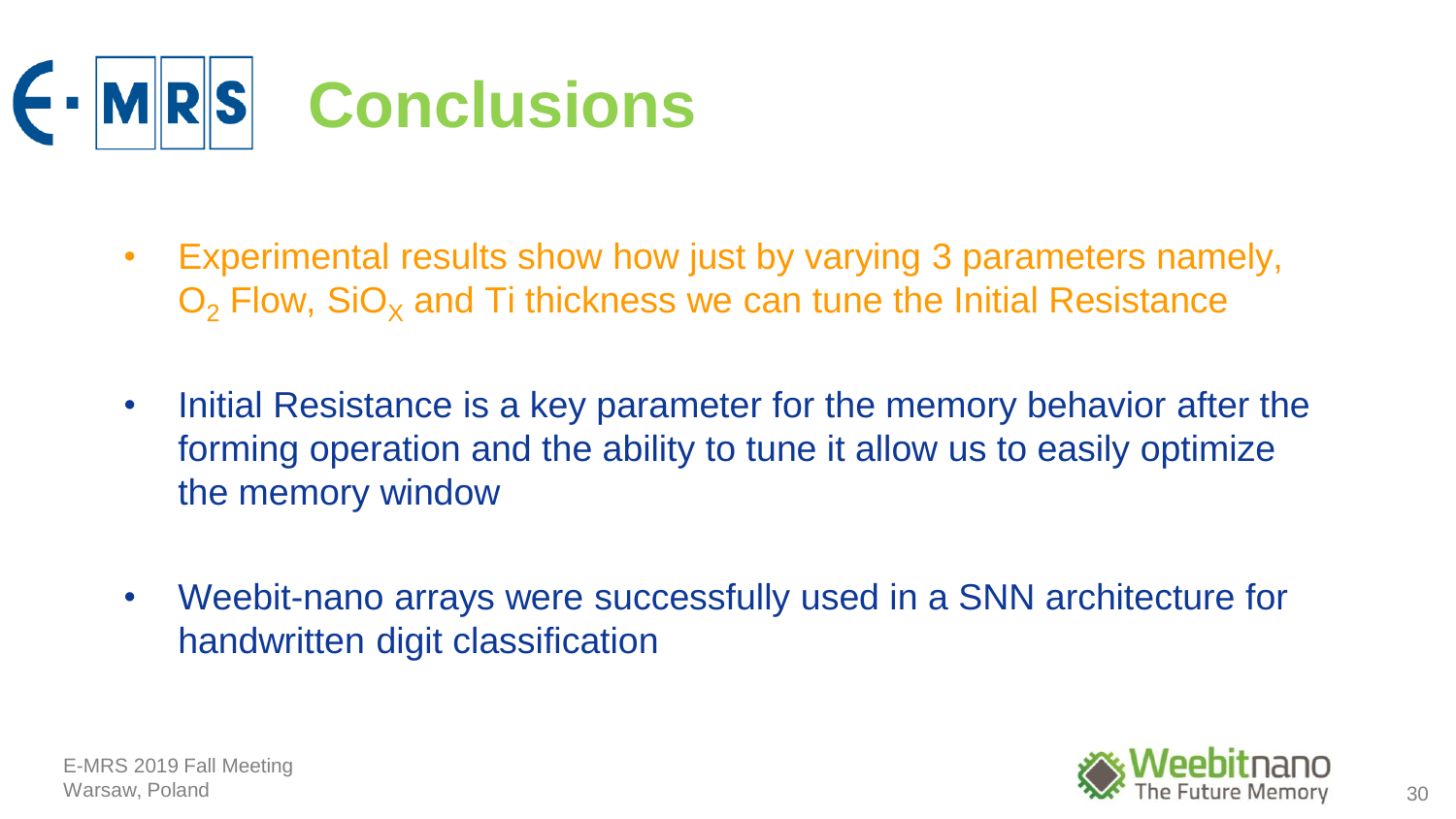

- Experimental results show how just by varying 3 parameters namely,  $O<sub>2</sub>$  Flow, SiO<sub>x</sub> and Ti thickness we can tune the Initial Resistance
- Initial Resistance is a key parameter for the memory behavior after the forming operation and the ability to tune it allow us to easily optimize the memory window
- Weebit-nano arrays were successfully used in a SNN architecture for handwritten digit classification

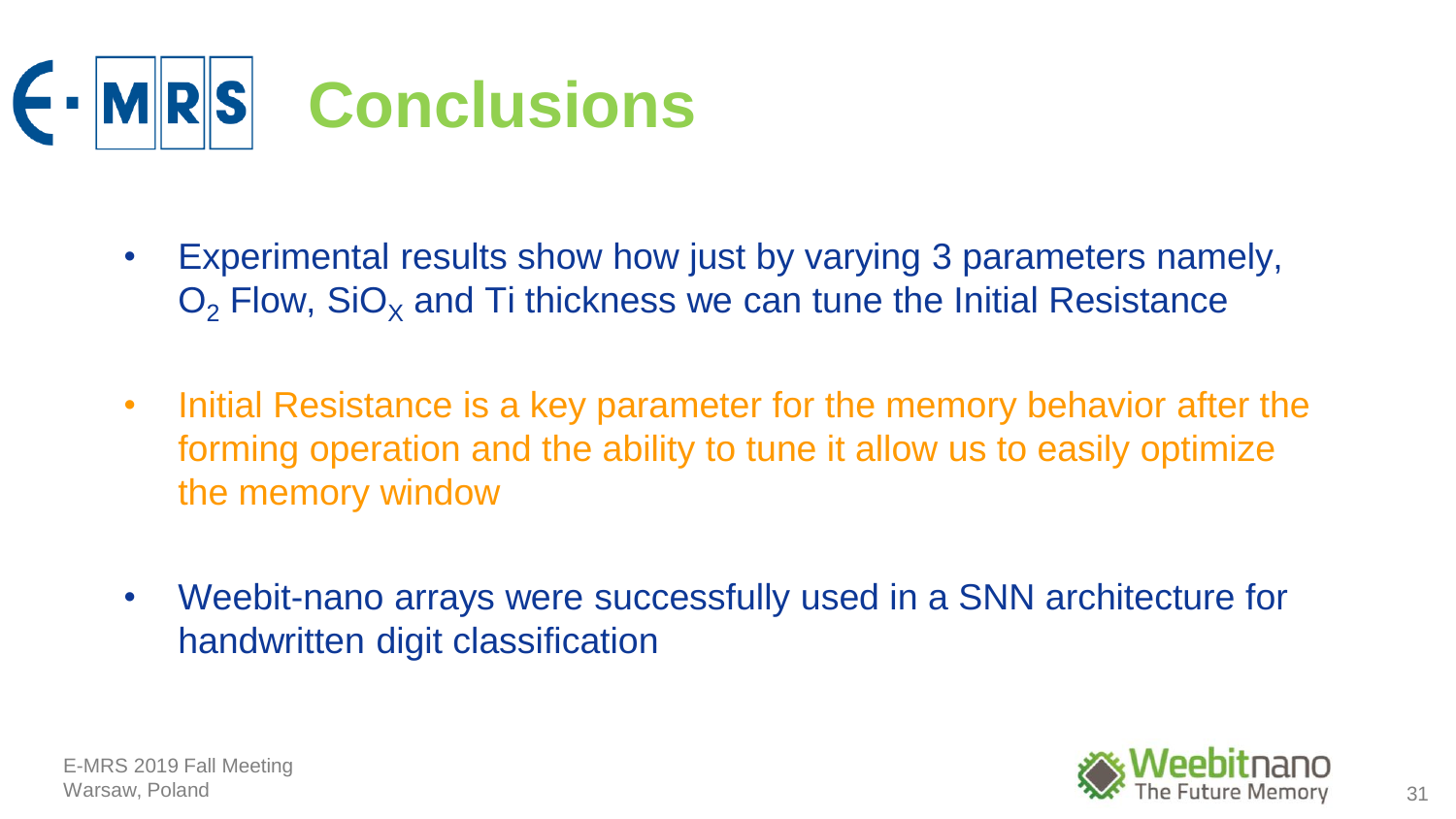

- Experimental results show how just by varying 3 parameters namely,  $O<sub>2</sub>$  Flow, SiO<sub>x</sub> and Ti thickness we can tune the Initial Resistance
- Initial Resistance is a key parameter for the memory behavior after the forming operation and the ability to tune it allow us to easily optimize the memory window
- Weebit-nano arrays were successfully used in a SNN architecture for handwritten digit classification

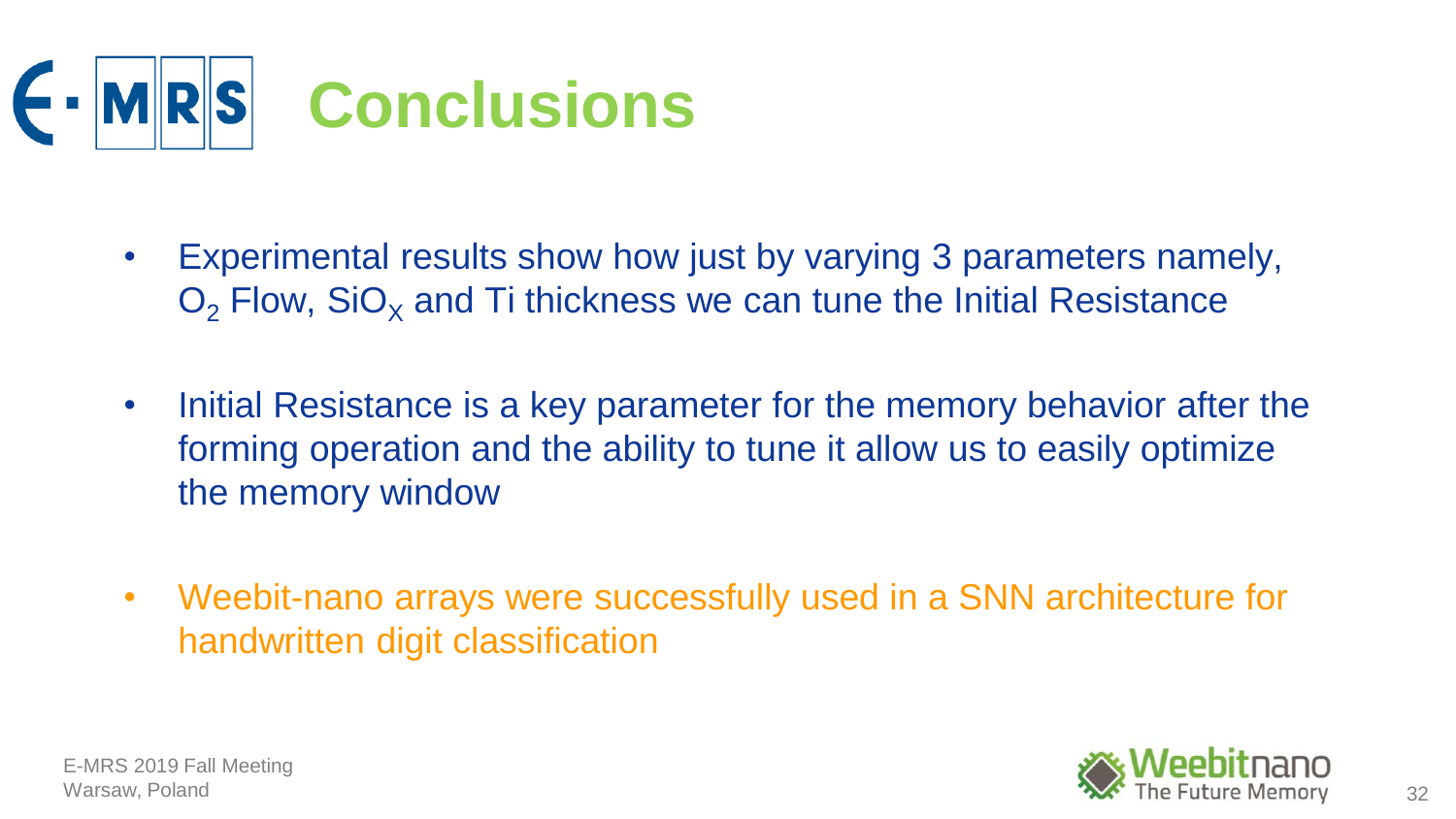

- SPIRIT Demonstrator with Weebit- **For your show in the state of the state of the state of the state of the state of the state of the state of the state of the state of the state of the state of the state of the state of** O<sup>2</sup> Flow, SiO<sup>X</sup> and Ti thickness we can tune the Initial Resistance nano technology
- Initial Resistance is a key parameter for the memory Summit, August 2019



• Weebit-nano arrays were successfully used in a SNN architecture for handwritten digit classification